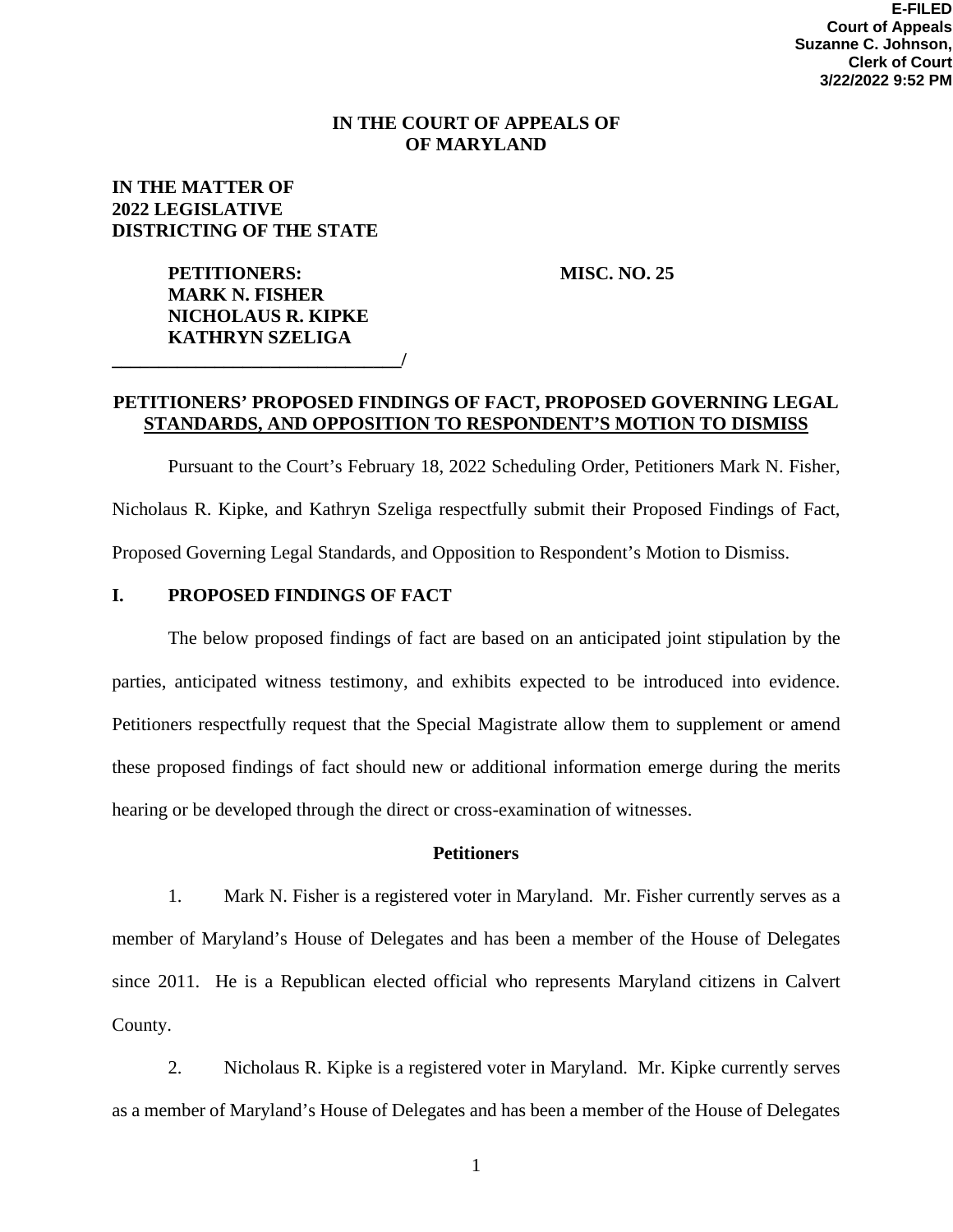since 2007. He is a Republican elected official who represents Maryland citizens in Anne Arundel County.

3. Kathryn Szeliga is a registered voter in Maryland. Ms. Szeliga currently serves as a member of Maryland's House of Delegates and has been a member of the House of Delegates since 2011. She is a Republican elected official who represents Maryland citizens in Baltimore and Harford Counties.

### **The MCRC State Legislative Redistricting Plan**

4. On January 12, 2021, Governor Hogan issued an executive order establishing the Maryland Citizens Redistricting Commission (the "MCRC") for the purposes of redrawing the state's congressional and legislative districting maps based on newly released census data. The MCRC was comprised of nine Maryland registered voter citizens: three Republicans, three Democrats, and three registered with neither party. Governor Hogan's Executive Order directed the MCRC to prepare maps that, among other things: respect natural boundaries and the geographic integrity and continuity of any municipal corporation, county, or other political subdivision to the extent practicable; and be geographically compact and include nearby areas of population to the extent practicable.

5. Over the course of the following months, the MCRC held over 30 public meetings with a total of more than 4,000 attendees from around the State. The Commission provided a public online application portal for citizens to prepare and submit maps, and it received a total of 86 maps for consideration.

6. After receiving public input and deliberating, on November 5, 2021, the MCRC recommended a State legislative redistricting plan to Governor Hogan.

7. On January 12, 2022, the first day of the 2022 legislative session of the General Assembly, Governor Hogan submitted the MCRC's State legislative districting plan without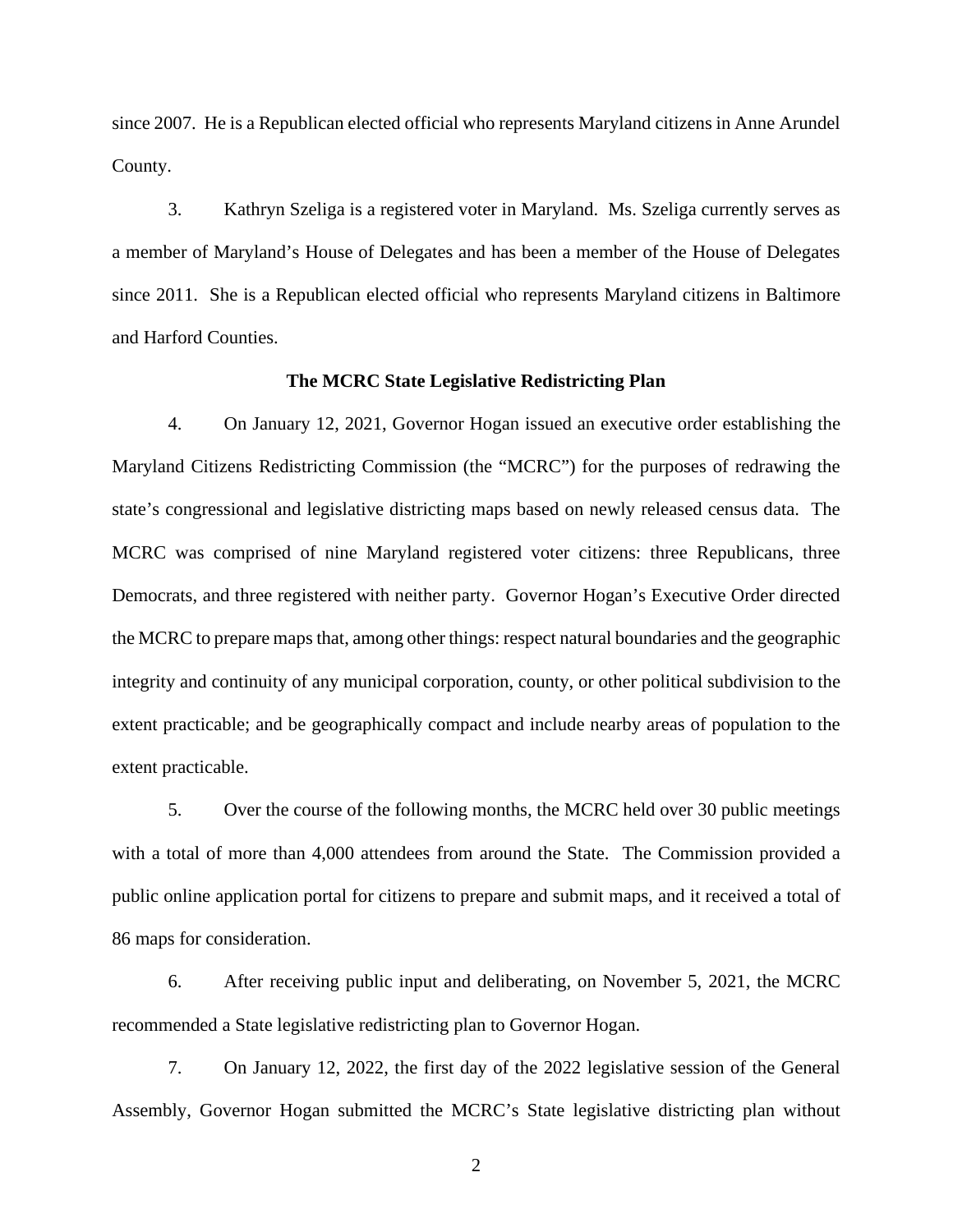change to the General Assembly. It was introduced to the Maryland General Assembly as Senate Joint Resolution No. 3 and House Joint Resolution No. 1. The MCRC's redistricting plan was referred to committee and never acted upon.

## **Enactment of the 2021 State Legislative Redistricting Plan**

8. In July 2021, following the 2020 decennial census, Bill Ferguson, President of the Maryland Senate, and Adrienne A. Jones, Speaker of the Maryland House of Delegates, formed the General Assembly's Legislative Redistricting Advisory Commission (the "LRAC"). The LRAC was charged with redrawing Maryland's congressional and state legislative maps.

9. The LRAC included Senator Ferguson, Delegate Jones, Senator Melony Griffith, and Delegate Eric G. Luedtke, all of whom are Democratic members of Maryland's General Assembly. Two Republicans, Senator Bryan W. Simonaire and Delegate Jason C. Buckel, also were appointed to the LRAC by Senator Ferguson and Delegate Jones. Karl S. Aro, who is not a member of Maryland's General Assembly, was appointed as Chair of the LRAC by Senator Ferguson and Delegate Jones.

10. The LRAC held 16 public hearings across Maryland. At the hearings, the LRAC received testimony and comments from numerous citizens.

11. At the conclusion of the public hearings, the Department of Legislative Services ("DLS") was directed to produce a State legislative redistricting plan for the LRAC's consideration.

12. On January 7, 2022, the LRAC adopted a State legislative redistricting plan (the "Plan"). Both Republican members of the LRAC opposed the Plan.

13. On January 12, 2022, the Plan was submitted to the General Assembly as Senate Joint Resolution No. 2 and House Joint Resolution No. 2.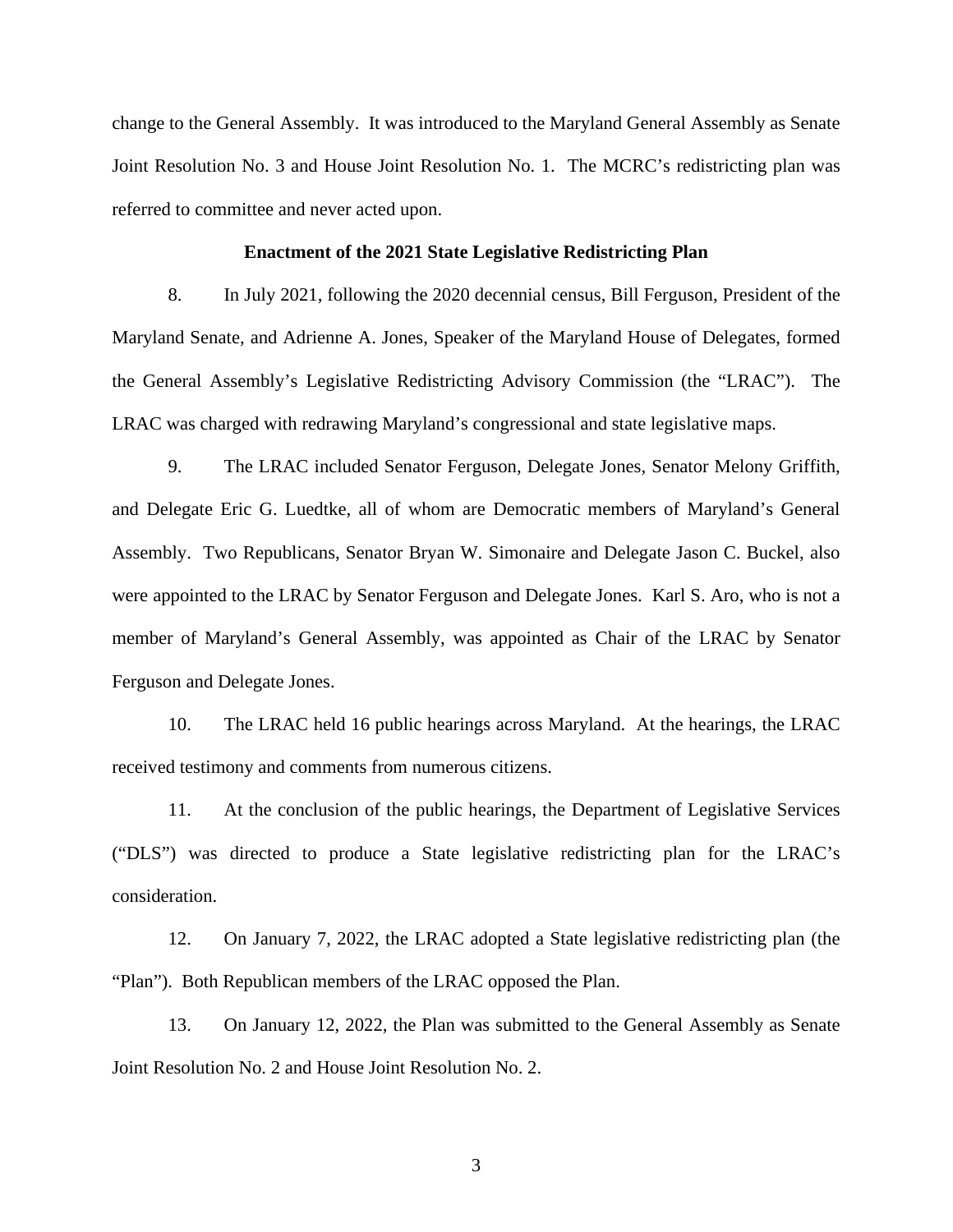14. On January 27, 2022, the Plan was passed by the General Assembly and became law. All 32 Democratic members of Maryland's Senate voted in favor of the Plan. All 14 Republican members of the Maryland Senate present voted in opposition to the Plan.<sup>1</sup> In the House of Delegates, 95 of the 96 Democratic members of the House of Delegates present voted in favor of the Plan.<sup>2</sup> All 42 Republican members of the House of Delegates voted in opposition to the Plan.

### **Measures of Compactness**

15. Petitioners introduced evidence concerning four commonly used metrics for measuring the compactness of legislative districts: Reock, Polsby-Popper, Inverse Schwartzberg, and Convex Hull. The four metrics address different aspects of compactness.

16. The first three metrics are based on comparing a drawn electoral district to a circle, which is the most compact shape. The Reock score looks at the ratio of the area of the district to the area of the smallest circle that would enclose the district (also known as a "minimum bounding circle"). A "perfect" Reock score is 1, while a zero is a theoretical perfectly non-compact district.

17. The Polsby-Popper score looks at the ratio of the area of a district to the area of a circle that has the same perimeter as the district. A "perfect" Polsby-Popper score is 1, while a theoretical perfectly non-compact district would score a zero. In a state like Maryland with jagged coastlines and inlets, the Polsby-Popper scores will naturally be lower than in other similarly situated states.

18. The Inverse Schwartzberg score takes the perimeter of the district and compares it to the perimeter (circumference) of a circle that has the same area as the district. By taking the

<sup>&</sup>lt;sup>1</sup> One Republican member of the Senate was absent (excused) at the time of the vote.

 $2$  Three Democratic members of the House of Delegates were absent (excused) at the time of the vote. One Democratic member of the House of Delegates cast no vote.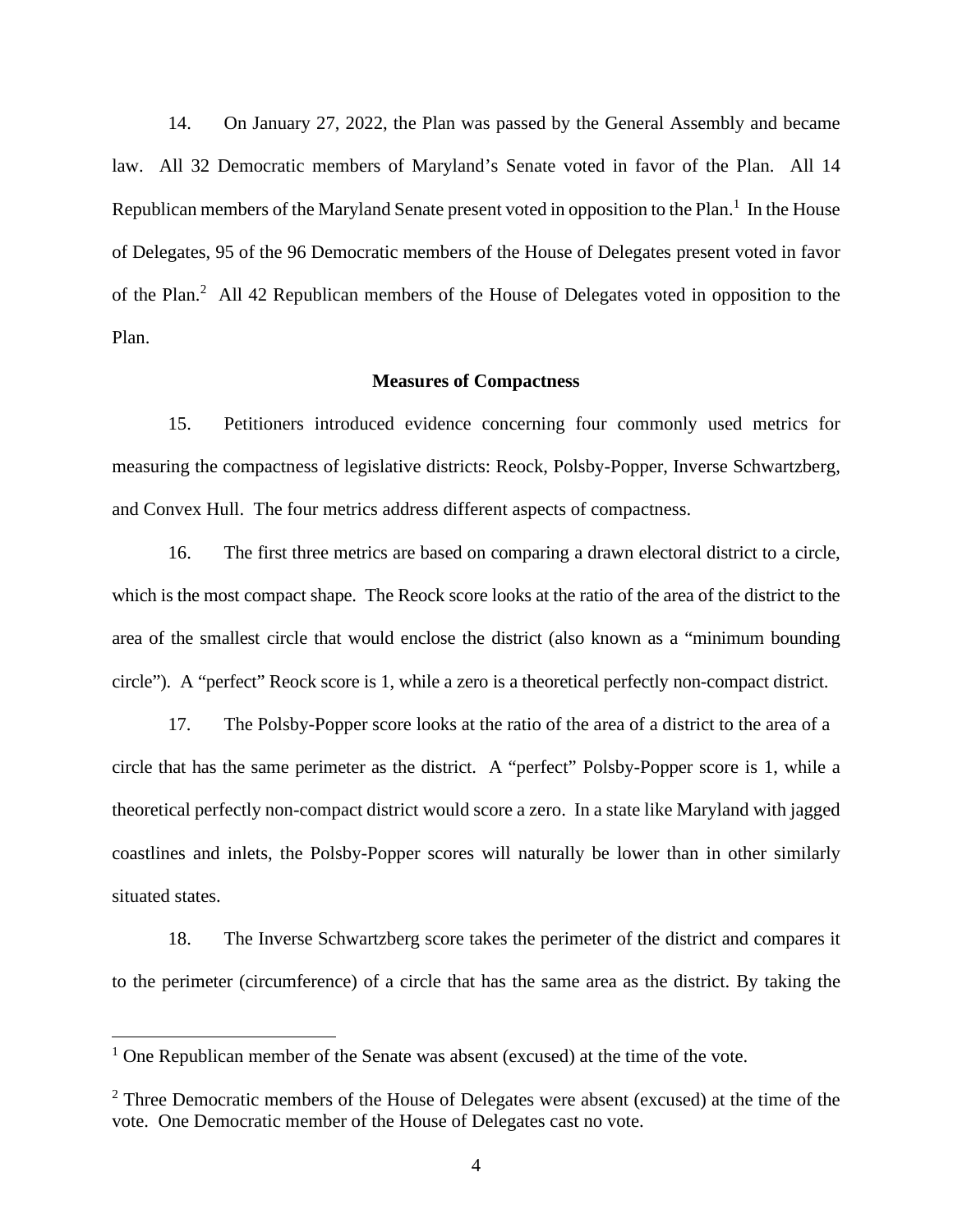inverse (dividing the number "1" by this score), the scores are, like the above scores, scaled from 0 to 1, with 1 representing a perfectly compact district.

19. The final measure of compactness introduced by Petitioners is the Convex Hull score. It is similar to the Reock score except that it uses the minimum bounding *polygon* instead of the minimum bounding *circle*. By allowing for shapes other than a circle to be the benchmark, the Convex Hull score recognizes that compactness can come in many forms other than a perfect circle. Like the other scores, a 1 is the most compact district and a zero is a theoretical non-compact district.

### **The Challenged Districts**

### *District 12*

20. District 12 is not compact. Its shape defies description. It stretches from southcentral Howard County in the west and, through several twists and turns, ends in Glen Burnie and Marley Heights in Anne Arundel County in the east.

21. The eye test is matched by poor scores on the Reock (.138), Polsby-Popper (.110), Inverse Schwartzberg (.332), and Convex Hull (.433) metrics.

22. When compared to other state legislative districts enacted over the past two redistricting cycles from around the country, it is clear that District 12 is not compact:

a. District 12's Reock score of 0.138 is a lower score than 98.2% of other legislative districts enacted around the country from 2002-2020.

b. District 12's Polsby-Popper score of 0.110 is lower than 95.8% of other legislative districts enacted around the country from 2002-2020.

c. District 12's Schwartzberg Score of 0.332 is lower than 95.8% of the legislative districts enacted around the country from 2002-2020.

d. District 12's Convex Hull score of 0.434 is lower than 98.2% of the legislative districts enacted around the country from 2002-2020.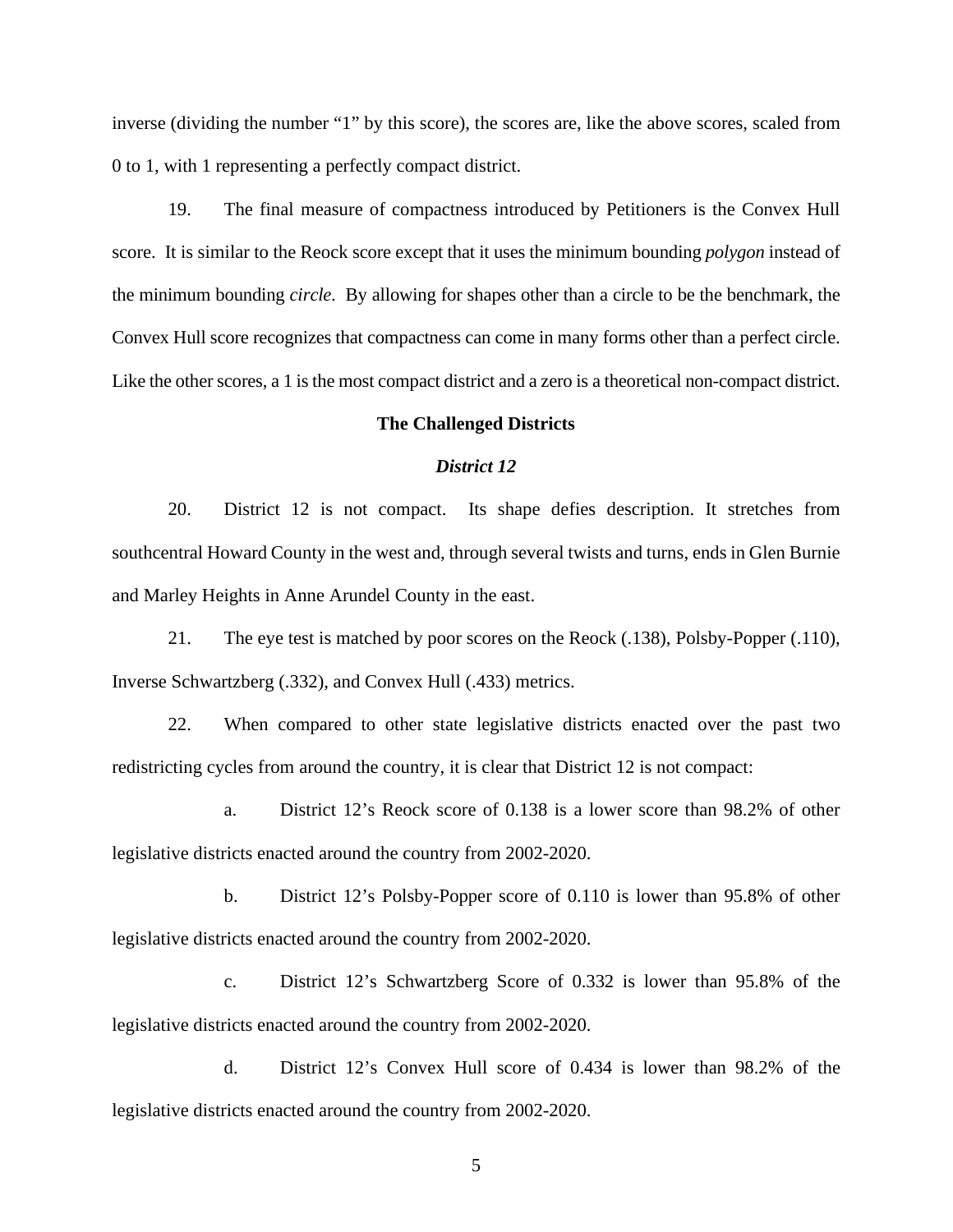e. Of the 13,473 districts that have been drawn around the country over the past two decades, 13,378 have scored better than District 12 on at least one metric. In other words, almost every district drawn over the past 20 years has at least some aspect of compactness that exceeds the qualities of that district.

23. District 12 also is divided between Howard County and Anne Arundel County. Due to the way District 12 was drawn, residents of Anne Arundel County will be represented by a Senator from Howard County. The Senator from Howard County will have a say in matters affecting only Anne Arundel County.

24. As Respondent acknowledges in its Motion to Dismiss, District 12 was drawn to maintain the incumbency of its current Senator.

#### *District 21*

25. District 21 is not compact. It is shaped like a boomerang that includes the College Park area in the southwest, Laurel and Maryland City in the north, and a divided Crofton in the southeast.

26. It scores poorly on the Reock (.288), Polsby-Popper (.125), Inverse Schwartzberg (.354), and Convex Hull (.504) metrics.

27. When compared to other state legislative districts enacted over the past two redistricting cycles from around the country, it is clear that District 21 is not compact:

a. In the past two redistricting cycles, 94.1% of the legislative districts enacted around the country have higher Polsby-Popper scores than District 21.

b. In the past two redistricting cycles, 94.2% of the legislative districts enacted around the country have higher Inverse Schwartzberg scores than District 21.

c. In the past two redistricting cycles, 96% of the legislative districts enacted around the country have higher Convex Hull scores than District 21.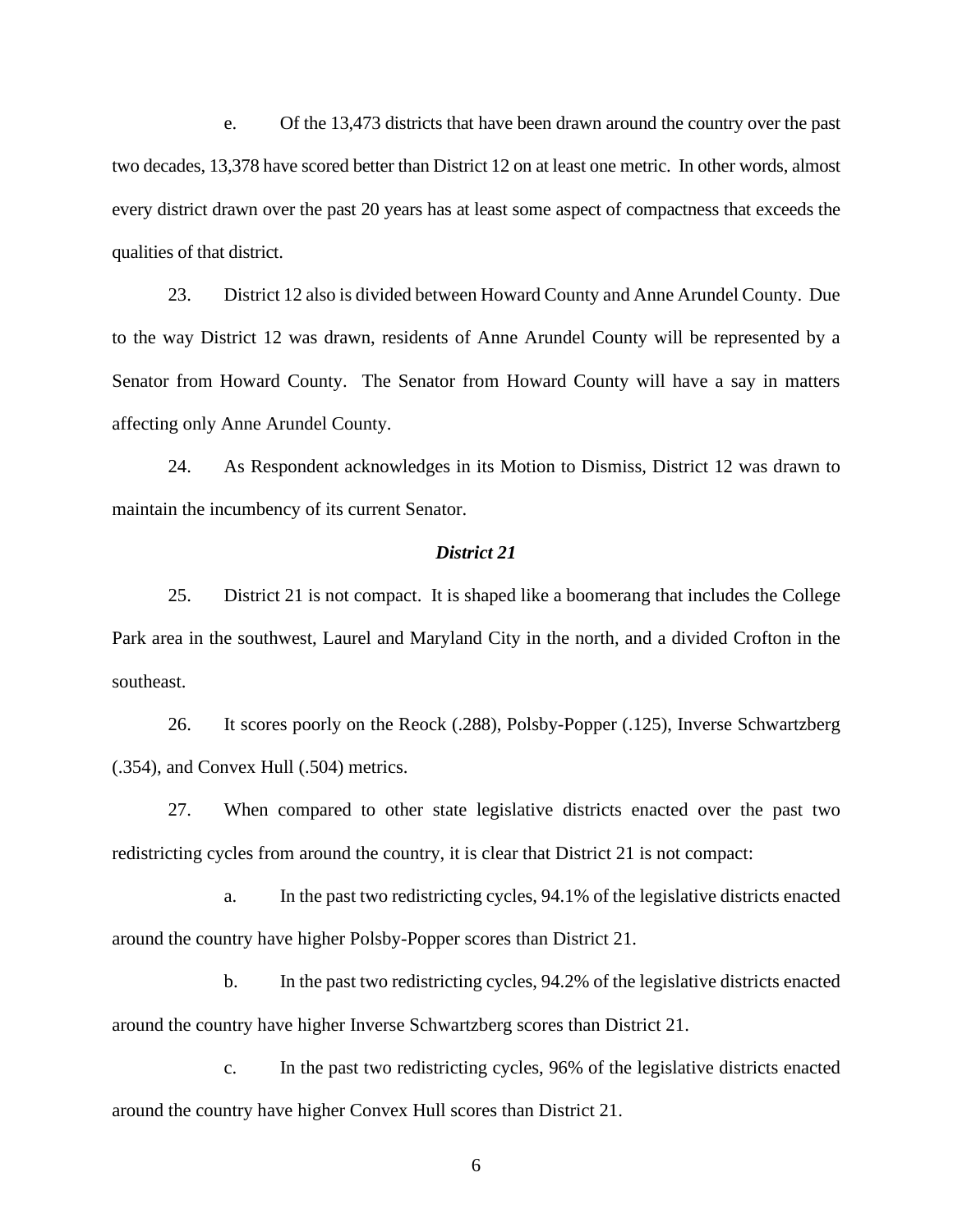d. Only 2.41% of all legislative districts enacted around the country perform worse on all metrics than does District 21.

28. District 21 also is divided between Prince George's County and Anne Arundel County.

29. Due to the way District 21 was drawn, residents of Anne Arundel County will be represented by a Senator and three Delegates from Prince George's County. This Senator and these Delegates from Prince George's County will have a say in matters affecting only Anne Arundel County.

# *District 33*

30. District 33 is not compact. It is yet another legislative district with a shape that defies easy explanation

31. It performs poorly on the Reock (.341), Polsby-Popper (.140), Inverse Schwartzberg (.374), and Convex Hull (.568) metrics.

32. When compared to other state legislative districts enacted over the past two redistricting cycles from around the country, it is clear that District 33 is not compact:

a. In the past two redistricting cycles, 93.3% of the legislative districts enacted around the country have higher Polsby-Popper scores than District 33.

b. In the past two redistricting cycles, 92% of the legislative districts enacted around the country have higher Inverse Schwartzberg scores than District 33.

c. In the past two redistricting cycles, 91.2% of the legislative districts enacted around the country have higher Convex Hull scores than District 33.

d. Only 4.71% of all legislative districts enacted around the country perform worse on all metrics than does District 33.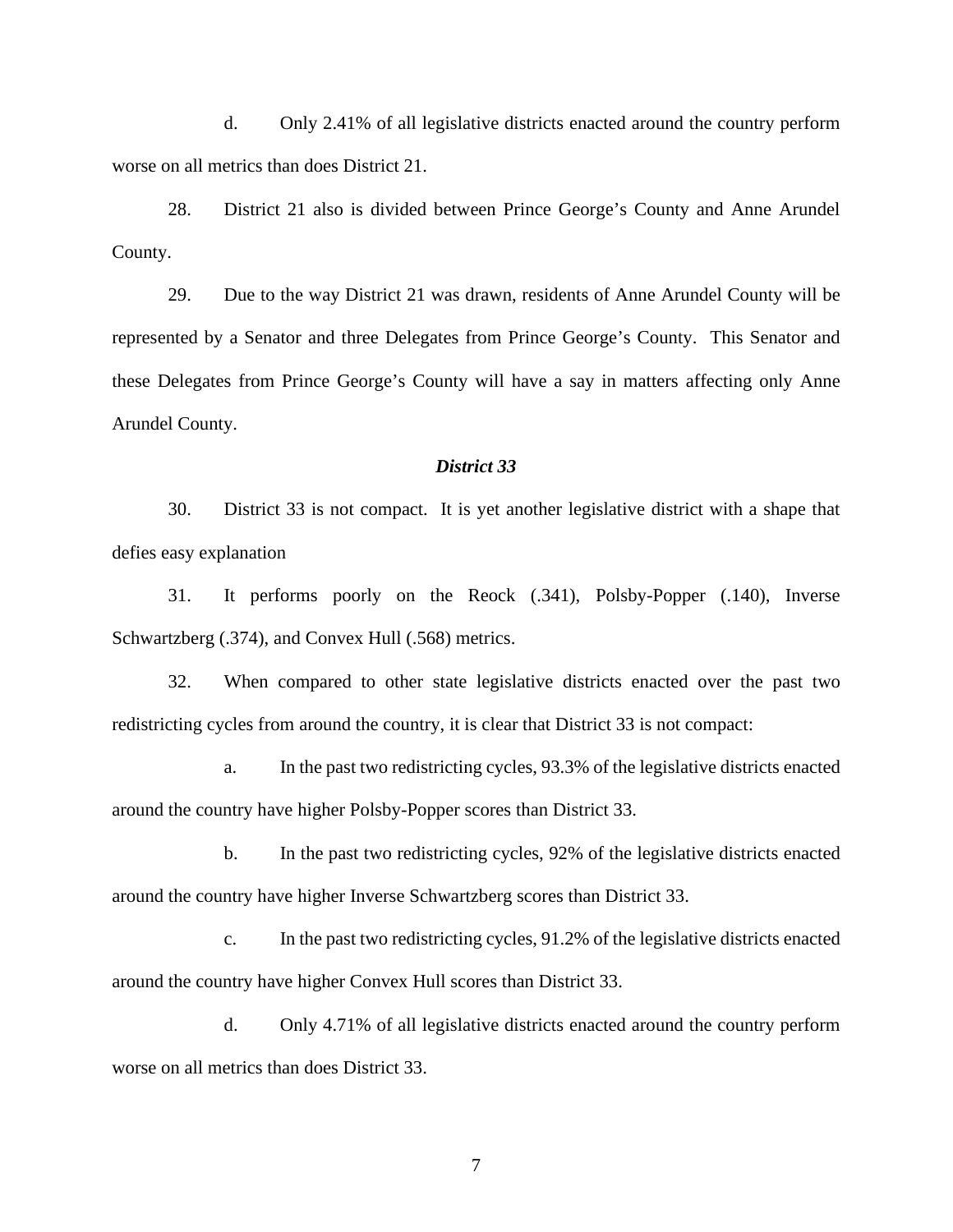33. Political considerations played a critical role in the creation of District 33, and these considerations were placed above the requirements of Article III, § 4:

a. Delegate Rachel Munoz, a Republican member of the House of Delegates, who formerly represented District 33, was drawn out of District 33 and now resides in a bizarrely shaped section of District 31 that sits on the very edge of its border with District 33.

b. District 33 has been constructed to make more likely the election of two Democratic candidates to the House of Delegates from individual House Districts (33A and 33C) when District 33 formerly elected only one Democratic candidate as a multi-member district.

c. District 33 has been constructed to make more likely the election of a Democratic Senator from the District. Through the redrawing of District 33, Democratic registered voter numbers in District 33 have increased from approximately 38.06% to 40.88%, while Republican voter registration numbers have decreased from approximately 38.08% to 34.71%.

#### *District 27*

34. District 27 crosses the borders of and includes within its geographic footprint three counties: Calvert, Charles, and Prince George's. It even cuts off a small part of southern Calvert County, putting that part of the county into a different legislative district than the rest. Calvert County is a peninsula county that has nearly enough residents for an entire Senate District.

35. District 27 does not consist of adjoining territory and crosses an important natural boundary. Specifically, it crosses the Patuxent River to combine Calvert, Charles, and Prince George's Counties. Indeed, House District 27B is divided between Prince George's and Calvert Counties by a stretch of the Patuxent River that has no bridge crossings. In other words, for a resident of House District 27B in Calvert County to visit a resident of House District 27B in Prince George's County, the Calvert County resident would have to drive about 35-40 minutes to find a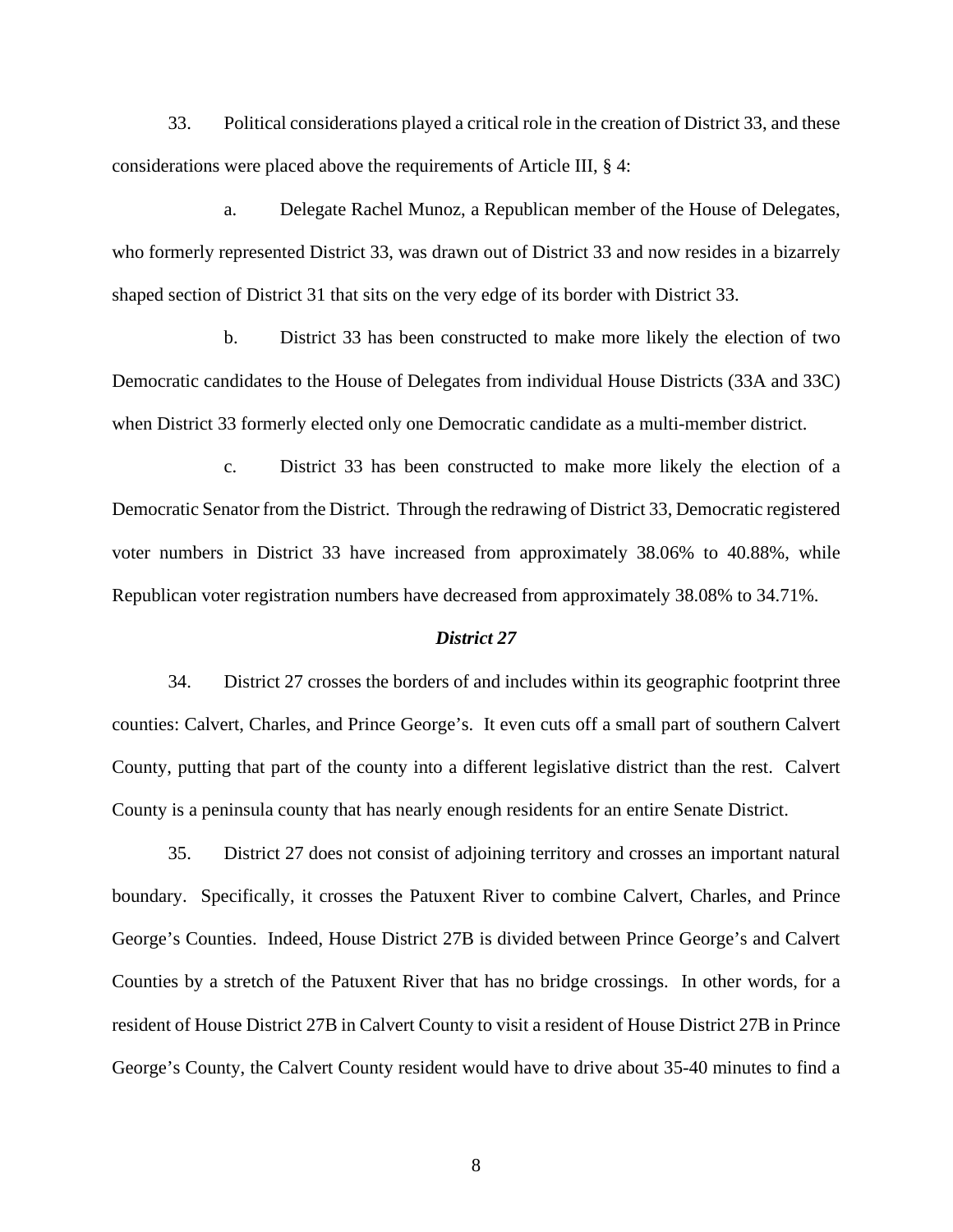bridge crossing in another House (or Senate) District. There also is no bridge across the Patuxent River connecting House District 27C with the western half of Senate District 27.

# *Districts 22, 23, 24, and 47*

36. Districts 22, 23, 24, and 47 are not compact. They also are all located within Prince George's County, making their lack of compactness particularly problematic.

37. The Reock, Polsby-Popper, Inverse Schwartzberg, and Convex Hull scores for District 22, 23, 24, and 47 are as follows:

| <b>District</b> | <b>Reock</b> | <b>Polsby-Popper</b> | <b>Inverse</b>      | <b>Convex Hull</b> |
|-----------------|--------------|----------------------|---------------------|--------------------|
|                 |              |                      | <b>Schwartzberg</b> |                    |
| 22              | .448         | .115                 | .340                | .639               |
| 23              | .236         | .132                 | .363                | .549               |
| 24              | .222         | .083                 | .289                | .571               |
| 47              | .268         | .127                 | .356                | .473               |

38. When compared to other state legislative districts enacted over the past two redistricting cycles from around the country, it is clear that District 22 is not compact:

a. In the past two redistricting cycles, 95.3% of the legislative districts enacted around the country have higher Polsby-Popper scores than District 22.

b. In the past two redistricting cycles, 95.3% of the legislative districts enacted around the country have higher Inverse Schwartzberg scores than District 22.

c. Only 4.12% of all legislative districts enacted around the country perform worse on all metrics than does District 22.

39. When compared to other state legislative districts enacted over the past two redistricting cycles from around the country, it is clear that District 23 is not compact: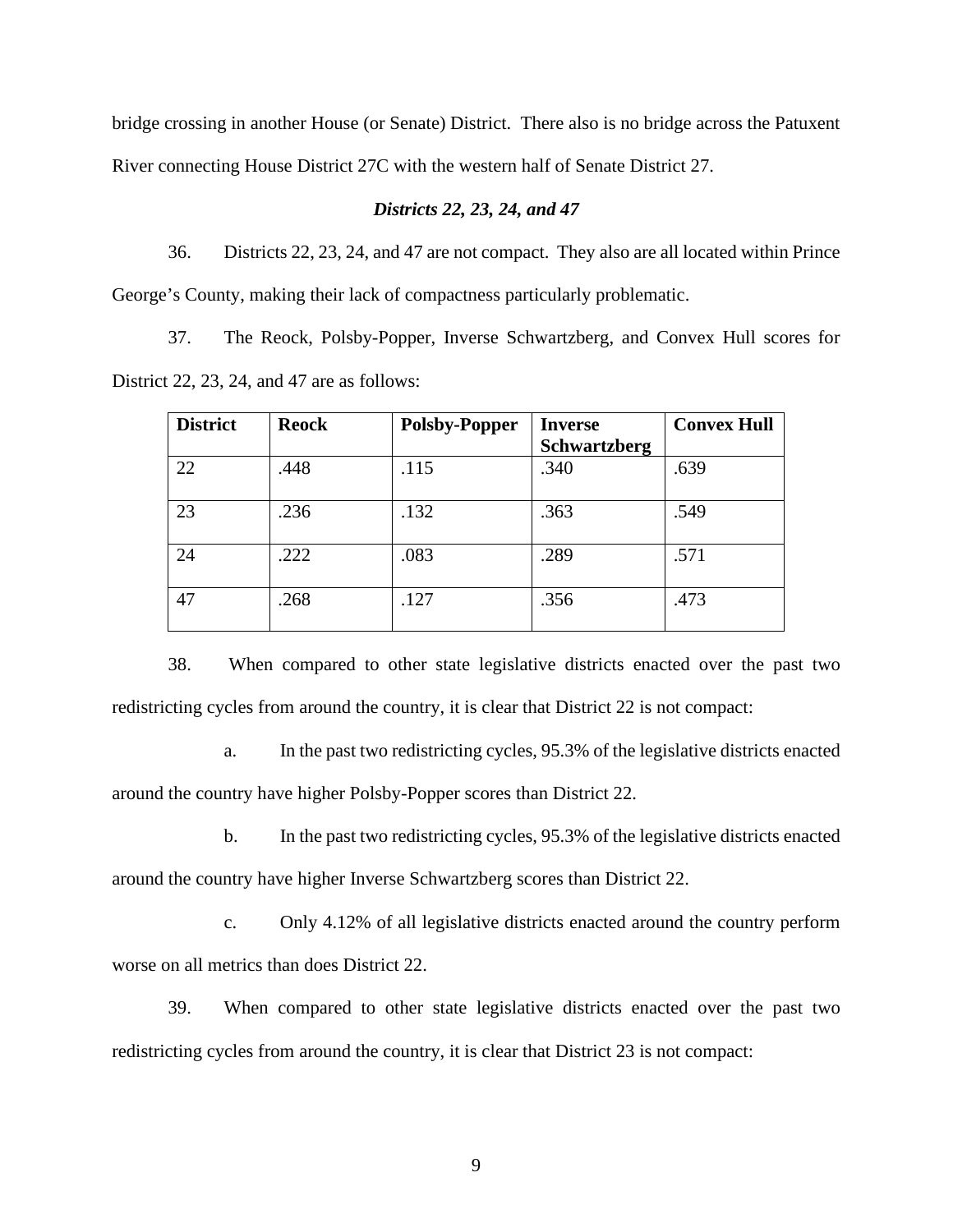a. In the past two redistricting cycles, 93.3% of the legislative districts enacted around the country have higher Polsby-Popper scores than District 23.

b. In the past two redistricting cycles, 93.3% of the legislative districts enacted around the country have higher Inverse Schwartzberg scores than District 23.

c. In the past two redistricting cycles, 92.8% of the legislative districts enacted around the country have higher Convex Hull scores than District 23.

d. Only 2.82% of all legislative districts enacted around the country perform worse on all metrics than does District 23.

40. When compared to other state legislative districts enacted over the past two redistricting cycles from around the country, it is clear that District 24 is not compact:

a. In the past two redistricting cycles, 90.5% of the legislative districts enacted around the country have higher Reock scores than District 24.

b. In the past two redistricting cycles, 98% of the legislative districts enacted around the country have higher Polsby-Popper scores than District 24.

c. In the past two redistricting cycles, 97.9% of the legislative districts enacted around the country have higher Inverse Schwartzberg scores than District 24.

d. In the past two redistricting cycles, 90.1% of the legislative districts enacted around the country have higher Convex Hull scores than District 24.

e. Only 1.08% of all legislative districts enacted around the country perform worse on all metrics than does District 24.

41. When compared to other state legislative districts enacted over the past two redistricting cycles from around the country, it is clear that District 47 is not compact:

a. In the past two redistricting cycles, 94% of the legislative districts enacted around the country have higher Polsby-Popper scores than District 47.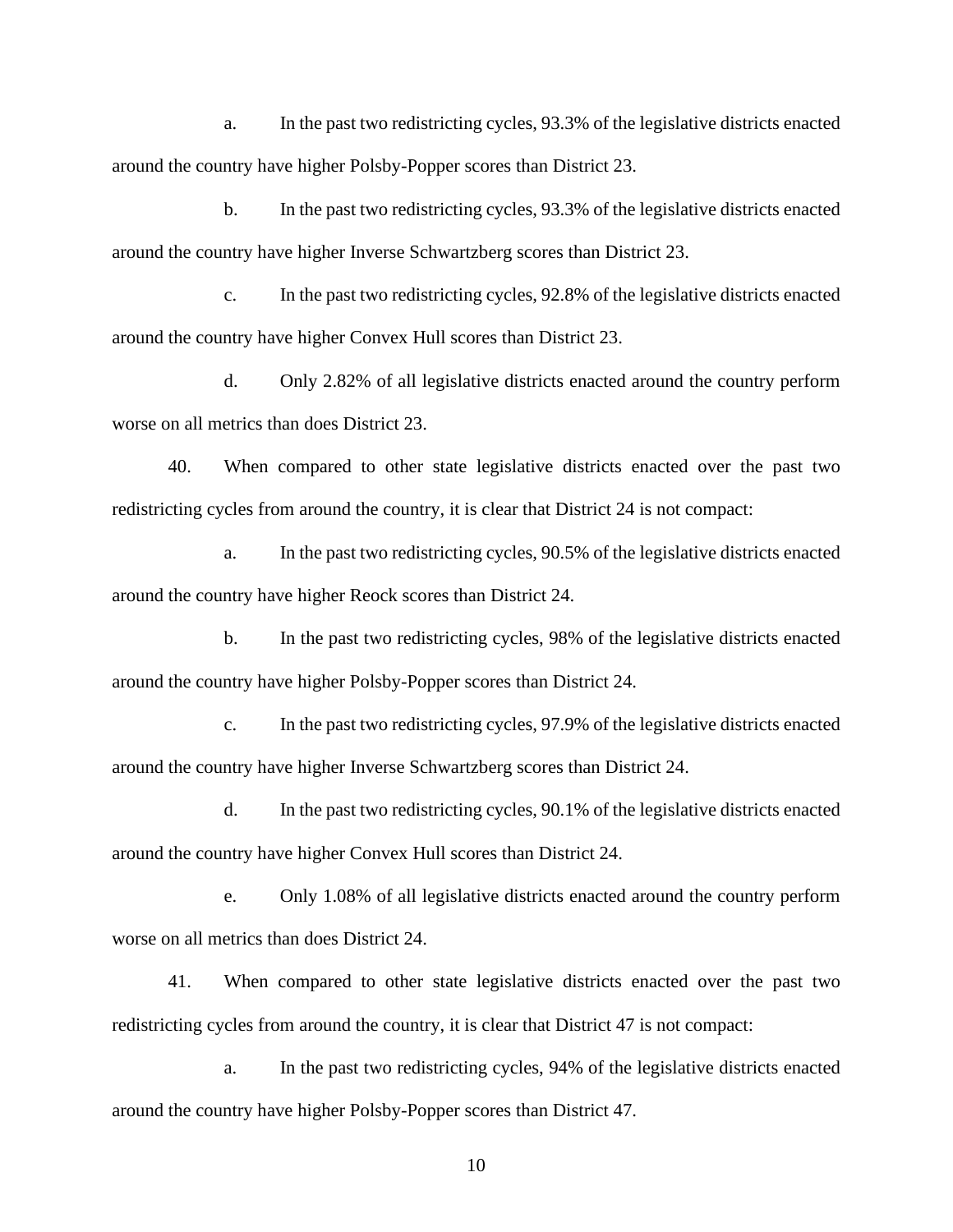b. In the past two redistricting cycles, 94% of the legislative districts enacted around the country have higher Inverse Schwartzberg scores than District 47.

c. In the past two redistricting cycles, 97.2% of the legislative districts enacted around the country have higher Convex Hull scores than District 47.

d. Only 1.95% of all legislative districts enacted around the country perform worse on all metrics than does District 47.<sup>3</sup>

# **II. GOVERNING LEGAL STANDARDS FOR PETITIONERS' CLAIMS**

#### **A. Claims Under Article III, § 4 of the Maryland Constitution**

### **1. The Legal Standards for Petitioners' Claims Under Article III, § 4**

Article III, § 4 of Maryland's Constitution provides: "Each legislative district shall consist of adjoining territory, be compact in form, and of substantially equal population. Due regard shall be given to natural boundaries and the boundaries of political subdivisions." These requirements are mandatory. *In re Legislative Districting of the State*, 370 Md. 312, 356 (2002). They may not "be subordinated to justifications not mandated by the Federal or State Constitutions." *In re 2012 Legislative Districting of the State*, 436 Md. 121, 135 (2013).

The requirements of  $\S$  4 are mandatory because they protect important interests. "[T]he contiguity and compactness requirements, and particularly the latter, are intended to prevent political gerrymandering." *In re Legislative Districting of State*, 299 Md. 658, 675 (1982). "The contiguity requirement mandates that there be no division between one part of a district's territory and the rest of the district; in other words, contiguous territory is territory touching, adjoining and

 $3$  Petitioners also have asserted challenges to Districts 7, 9, 25, 31. These challenges are based, at least in part, upon claims of partisan gerrymandering. While Petitioners believe substantial evidence supporting these challenges exists, Respondent has invoked legislative privilege to deny Petitioners access to that evidence. As a result, the evidence in support of these challenges is necessarily limited and may in certain cases be insufficient. *See also infra* n.4.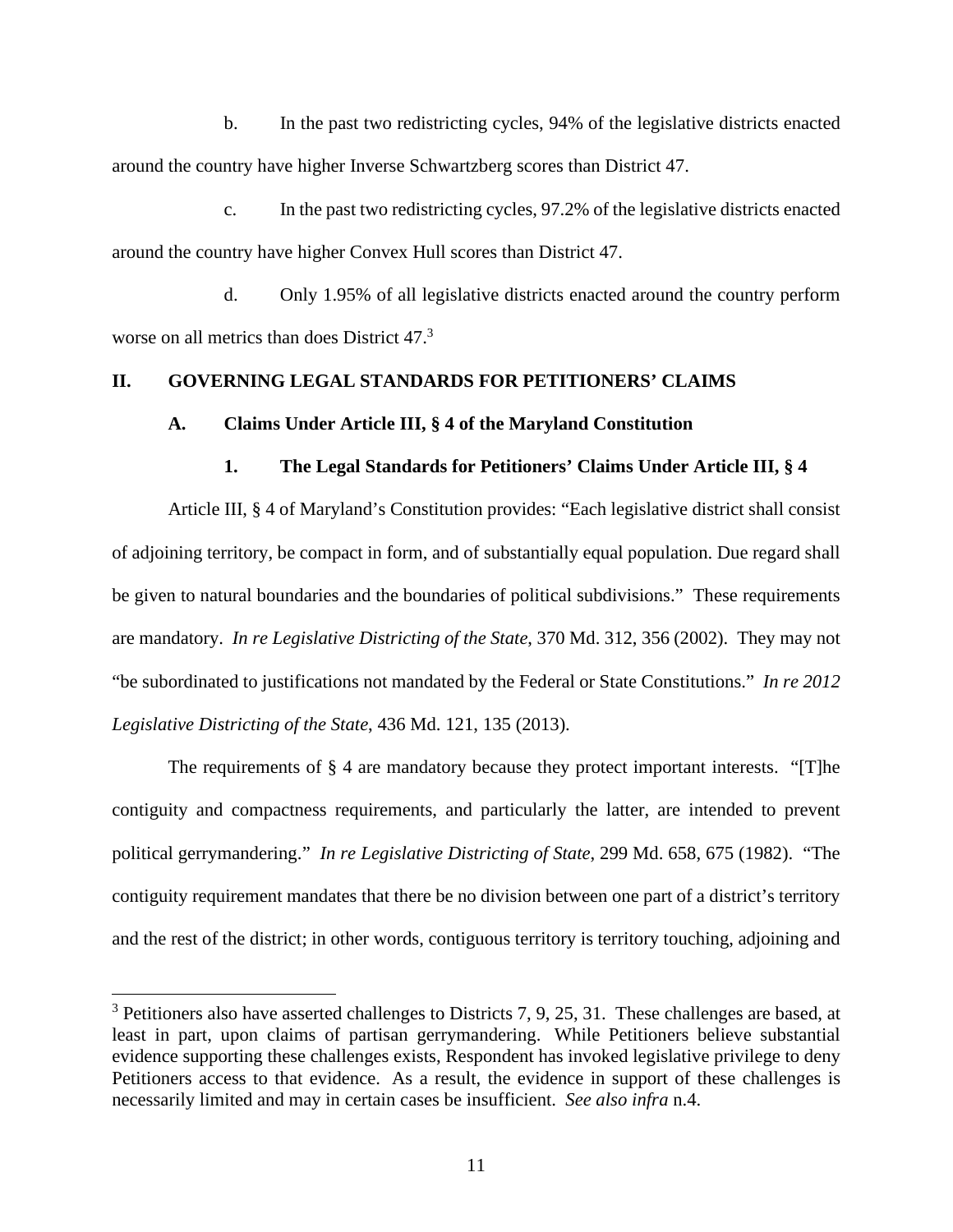connected, as distinguished from territory separated by other territory." *Id.* at 675-76. Compactness requires "a close union of territory (conducive to constituent-representative communication)." *Id.* at 688.

The "due regard" requirement is "integrally related to the compactness and contiguity requirements" and is intended "to preserve those fixed and known features which enable voters to maintain an orientation to their own territorial areas." *Id.* at 681. The "due regard" requirement also recognizes the critical role that Maryland's counties play in the governance of the State. *In re Legislative Districting of the State*, 370 Md. at 357-60. In sum, the "due regard provision works to preserve local political interests, insofar as it ensures geographically concurrent political representation, and acts as a deterrent to the gerrymandering of legislative districts." *In re 2012 Legislative Districting of the State*, 436 Md. at 152.

Once a petitioner presents "compelling evidence" in support of a challenge under Article III, § 4, "the State has the burden of producing sufficient evidence to show that the districts are contiguous and compact, and that due regard was given to natural and political subdivision boundaries." *In re 2012 Legislative Districting of the State*, 436 Md. at 137-38.

Based on the above proposed findings of fact, it is clear that Districts 12, 21, 22, 23, 24, 27, 33, and 47 fail the requirements of contiguity, compactness, due regard for political subdivisions, and/or due regard for natural boundaries.

#### **2. The Voting Rights Act**

Throughout its motion to dismiss, Respondent asserts that certain districts in the Plan are "voting rights districts." Presumably, Respondent intends to argue that certain challenged districts are drawn as they are to satisfy Section 2 of the Voting Rights Act ("VRA"), 52 U.S.C. § 10301(a), and thus need not comply with the requirements of Article III, § 4. That would require Respondent to show, as a starting point, the VRA's basic threshold condition: the existence of a large,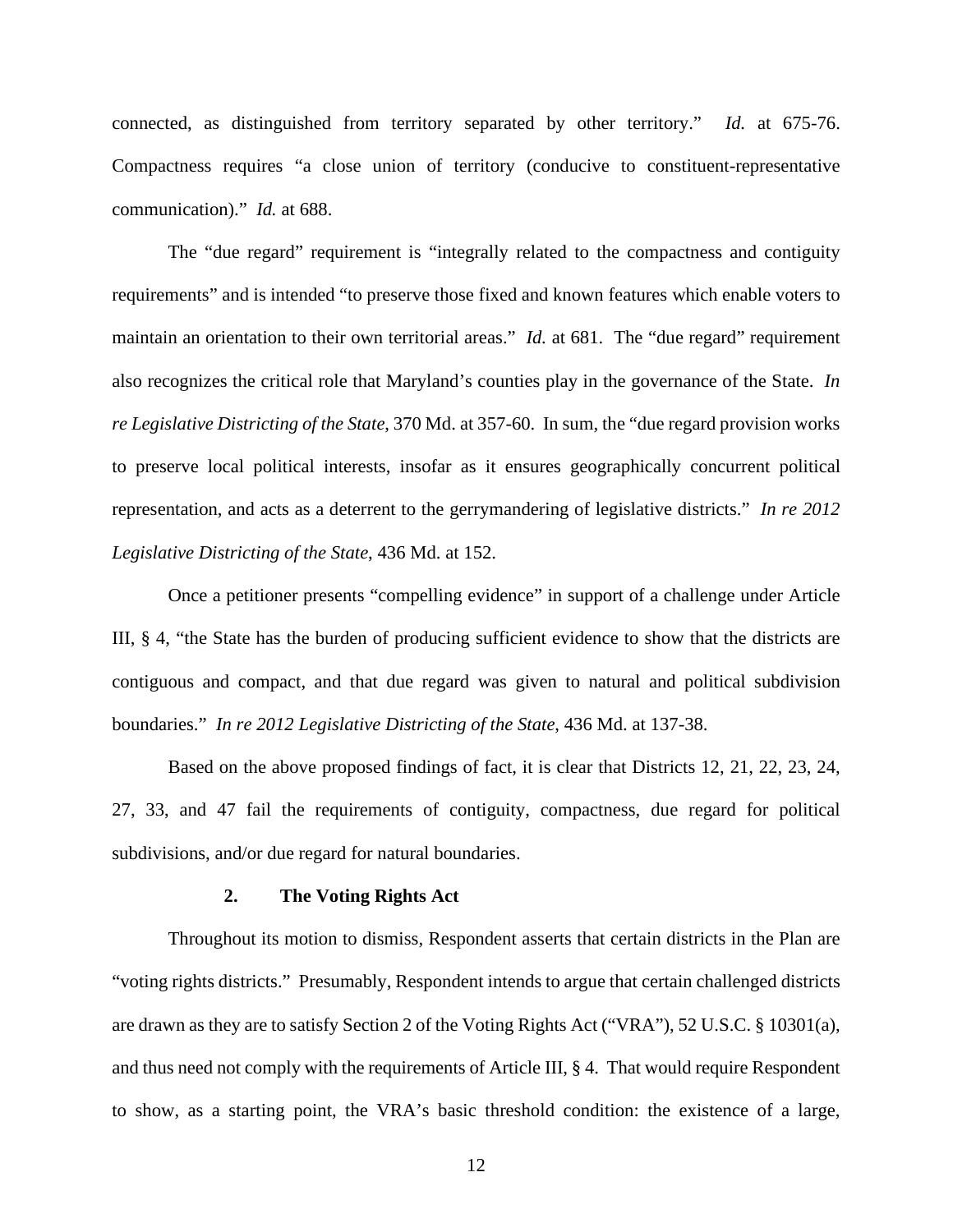geographically compact, and politically cohesive racial group. *See Thornburg v. Gingles*, 478 U.S. 30, 50-51 (1986). Indeed, states that ignore traditional redistricting criteria—like those set forth in Article III, § 4—to purposefully draw majority-minority districts "must have a strong basis in evidence for finding that the threshold conditions" for VRA liability are present. *Bush v. Vera*, 517 U.S. 952, 978 (1996).

Respondent appears to apply the label "voting rights district" to any legislative district with a significant minority voting age population or a minority incumbent. As an initial matter, traditional redistricting criteria should not be subordinated to race substantially more than is reasonably necessary for Voting Rights Act compliance. *Id*. at 979. Thus, the VRA "does not require a State to create, on predominantly racial lines, a district that is not 'reasonably compact.'" *Abrams v. Johnson*, 521 U.S. 74, 91-92 (1997).

Nor is there a VRA requirement to draw districts to preserve minority incumbents. To be sure, the election of minority public officials is a factor in determining whether minority voters, because of a governmental practice or structure, "do not have an equal opportunity to participate in the political processes and to elect candidates of their choice." *Gingles*, 478 U.S. at 44. But it does not follow that the VRA requires a legislative district to be drawn in a way that ensures the election of a minority incumbent.

If a district does not fulfill a VRA mandate, the district should comply with Maryland's Constitution. A district with a majority-minority voting population or a minority incumbent is not *per se* a "voting rights district" that is excepted from requirements of Article III, § 4.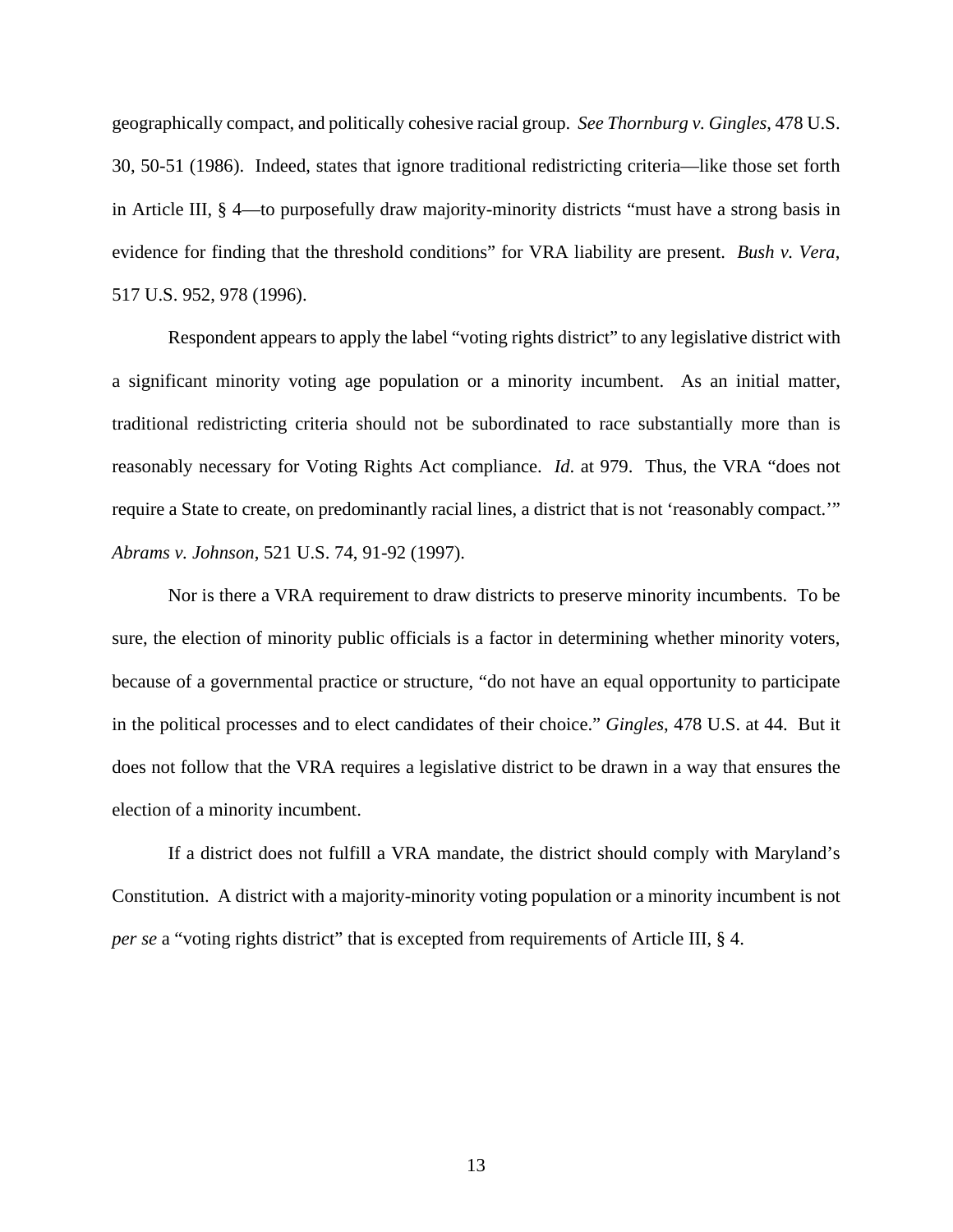## **B. Additional Constitutional Violations**

# **1. The Legal Standards Governing Petitioners' Claims Under Article 7 of the Declaration of Rights<sup>4</sup>**

Article 7 of Maryland's Declaration of Rights provides: "That the right of the People to participate in the Legislature is the best security of liberty and the foundation of all free Government; for this purpose, elections ought to be free and frequent; and every citizen having the qualifications prescribed by the Constitution, ought to have the right of suffrage." This provision is intended to guarantee the "fair and free exercise of the electoral franchise," *State Bd. of Elections v. Snyder*, 435 Md. 30, 61 (2013), and is "even more protective of rights of political participation than the provisions of the federal Constitution," *Md. Green Party v. Md. Bd. of Elections*, 377 Md. 127, 150 (2003).

In the redistricting context, the Court may find that a law offends the "fair and free exercise of the electoral franchise," if it violates the traditional redistricting criteria set forth in Article III, § 4 of the Maryland Constitution.<sup>5</sup> *See League of Women Voters v. Commonwealth*, 178 A.3d 737, 814-18 (Pa. 2018) (adopting similar factors as the proper measure of a partisan gerrymandering claim under Pennsylvania's "free and equal" elections clause). When these neutral criteria are

<sup>4</sup> Petitioners' claims under Articles 7, 24, and 40 of the Declaration of Rights and Article I, § 7 of the Maryland Constitution are based on claims of the subordination of traditional redistricting criteria to partisan political considerations and/or the intentional dilution of Republican voting strength in certain of the challenged districts. Petitioners believe that substantial evidence exists that partisan political considerations played a leading role in the construction of many of the challenged districts and that Republican voting strength was intentionally diluted on a partisan basis. Due to Respondent's invocation of legislative privilege, however, Petitioners do not have access to certain necessary evidence that would establish these claims.

<sup>&</sup>lt;sup>5</sup> Adjoining territory, compactness, equal population, and due regard for political subdivisions and natural boundaries are traditional redistricting criteria. *Shaw v. Reno*, 509 U.S. 630, 647 (1993); *Reynolds v. Sims*, 377 U.S. 533, 578-79 (1964). This Court has recognized that "[e]qual apportionment, contiguity and compactness have been referred to as the trinity of equitable representation." *In re Legislative Districting of State*, 299 Md. at 676 n.9.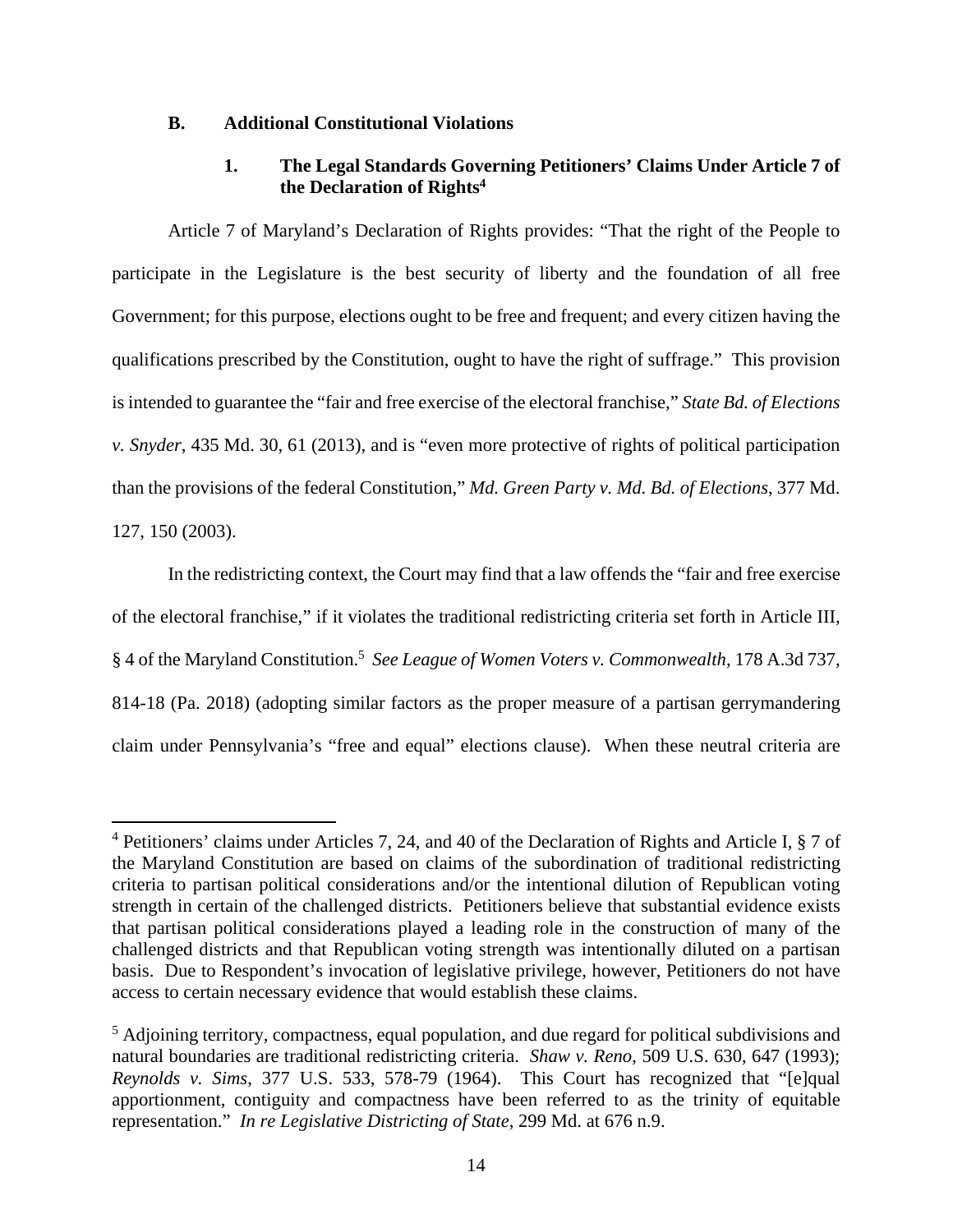subordinated to partisan politics in the creation of congressional districts, Article 7 has been violated. *See id.* at 817; *see also In re Legislative Districting of the State*, 370 Md. at 370.

Second, a law offends the "fair and free exercise of the electoral franchise" whenever it infringes upon, diminishes, or dilutes citizens' votes on a partisan basis. *See Md. Green Party*, 377 Md. at 152 ("[I]nsofar as a minor political party's only option to nominate a candidate is through the process of submitting nomination petitions, a scheme which improperly invalidates a registered voter's signature on a nominating petition unconstitutionally infringes on the right of suffrage guaranteed to all qualified voters by Article 1 of the Maryland Constitution and Article 7 of the Maryland Declaration of Rights."); *see also Snyder*, 435 Md. at 61 ("The elective franchise is the highest right of the citizen, and the spirit of our institutions requires that every opportunity should be afforded for its fair and free exercise. However ambiguously or obscurely statutes or constitutions may be phrased, it would not be just to give them a construction in hostility to the principles on which free governments are founded."). If a law infringes upon, diminishes, or dilutes citizens' votes on a partisan basis, strict scrutiny should be applied and the State should be required to demonstrate that the law at issue was narrowly tailored to achieve a compelling governmental interest. *See, e.g.*, *Harper v. Hall*, 2022 N.C. LEXIS 166, ¶ 161 (N.C. Feb. 14, 2022).

# **2. The Legal Standards Governing Petitioners' Claims Under Article I, § 7 of the Maryland Constitution**

Article I, § 7 of the Maryland Constitution provides: "The General Assembly shall pass Laws necessary for the preservation of the purity of Elections." This provision requires the General Assembly to pass laws concerning elections that are fair and evenhanded. *See Socialist Workers Party v. Sec'y of State*, 317 N.W.2d 1, 11 (Mich. 1982) (explaining that Michigan's "purity of elections" clause "unmistakably requires … fairness and evenhandedness in the election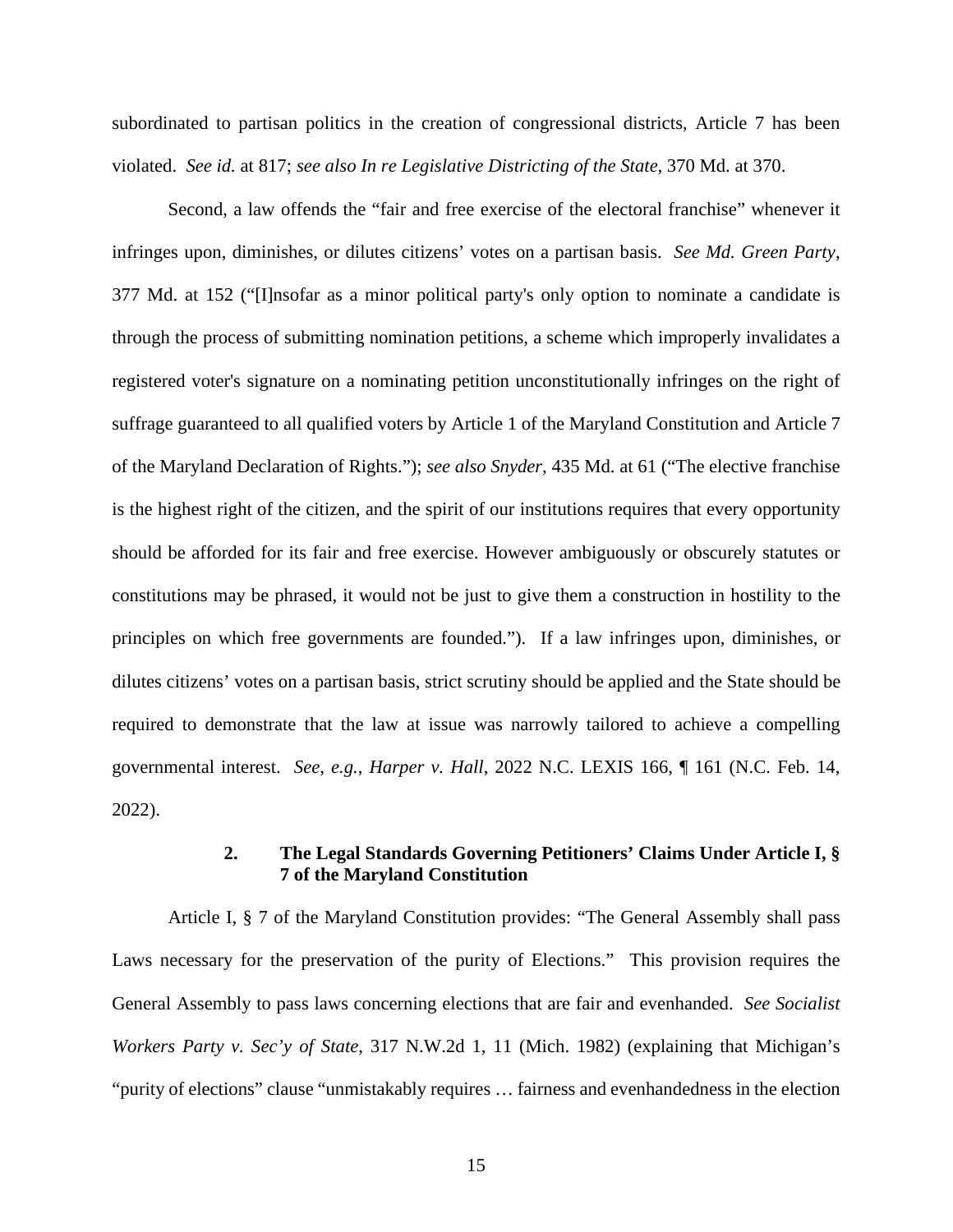laws of this state").<sup>6</sup> It is violated whenever a law is passed that "affords an unfair advantage to one party or its candidates over a rival party or its candidates." *See id.*

# **3. The Legal Standards Governing Petitioners' Claims Under Article 24 of the Declaration of Rights**

Article 24 of the Maryland Declaration of Rights guarantees "[t]hat no man ought to be taken or imprisoned or disseized of his freehold, liberties or privileges, or outlawed, or exiled, or, in any manner, destroyed, or deprived of his life, liberty or property, but by the judgment of his peers, or by the Law of the land." This Court has held that Article 24 includes by implication the concept of equal protection. *Md. Green Party*, 377 Md. at 157.

"Special scrutiny" should be applied to any law that "deprives, infringes upon, or interferes with personal rights or interests deemed to be fundamental." *Id.* at 161. The right to vote is fundamental; indeed, it "is one of, if not, the most important and fundamental rights granted to Maryland citizens as members of a free society. *Snyder*, 435 Md. at 61 (cleaned up); *see also Reynolds v. Sims*, 377 U.S. 533, 555 (1964) ("The right to vote freely for the candidate of one's choice is of the essence of a democratic society, and any restrictions on that right strike at the heart of representative government. And the right of suffrage can be denied by a debasement or dilution of the weight of a citizen's vote just as effectively as by wholly prohibiting the free exercise of the franchise."); *Williams v. Rhodes*, 393 U.S. 23, 30 (1968) (explaining that "the right of qualified voters, regardless of their political persuasion, to cast their votes effectively . . . rank[s] among our most precious freedoms").

Thus, laws that substantially infringe upon or interfere with the right to vote are subject to "special scrutiny." *Md. Green Party*, 377 Md. at 161. In order to pass constitutional muster such

<sup>&</sup>lt;sup>6</sup> There is very limited case law interpreting and applying Article I, § 7; thus, Petitioners rely on another state's interpretation of a similar constitutional provision.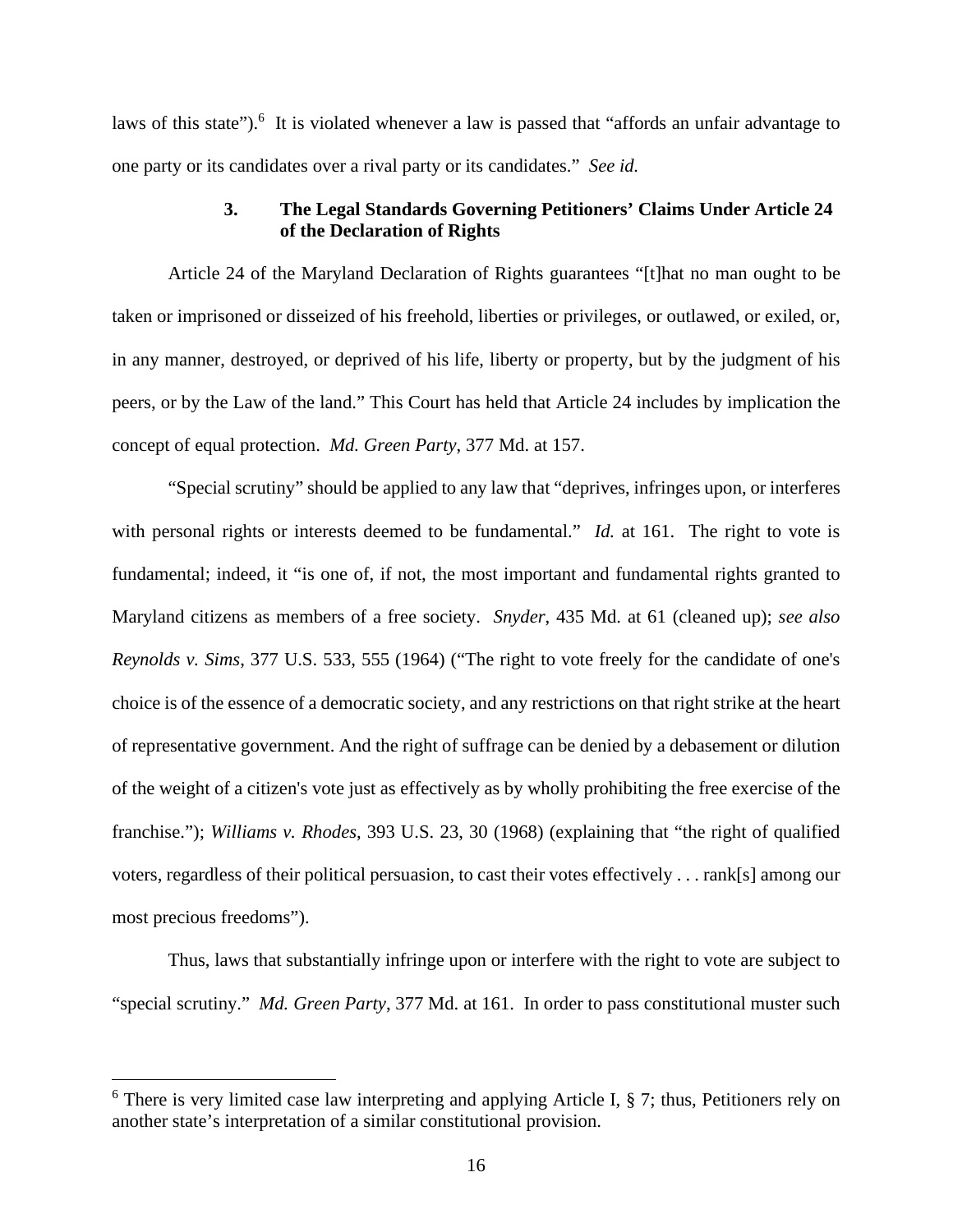laws must either be: (1) reasonably necessary to the accomplishment of legitimate government objections; or (2) necessary to promote a compelling government interest. *Id.* at 163. Partisan politics is neither a legitimate nor compelling government interest. *See, e.g.*, *Harper v. Hall*, 2022 N.C. LEXIS 166, ¶ 161.

# **4. The Legal Standards Governing Petitioners' Claims Under Article 40 of the Declaration of Rights**

Article 40 of the Maryland Declaration of Rights guarantees "that every citizen of the State ought to be allowed to speak, write and publish his sentiments on all subjects." No form of speech is entitled to greater constitutional protection than political speech. *State v. Brookins*, 380 Md. 345, 355 (2004). When a law burdens core political speech, the Court should apply "exacting scrutiny," and uphold the law "only if it is narrowly tailored to serve an overriding state interest." *Id*.

The State, moreover, may not retaliate against citizens on the basis of their political views. *See Rosenberger v. Rector & Visitors of Univ. of Va.*, 515 U.S. 819, 829 (1995) ("When the government targets not subject matter, but particular views taken by speakers on a subject, the violation of the First Amendment is all the more blatant."); *Bd. of Educ. v. Pico*, 457 U.S. 853, 870-71 (1982) ("If a Democratic school board, motivated by party affiliation, ordered the removal of all books written by or in favor of Republicans, few would doubt that the order violated the constitutional rights of the students denied access to those books."); *see also Newell v. Runnels*, 407 Md. 578, 608-09 (2009) (recognizing that governments generally may not fire or demote an employee based on the employee's exercise of his or her freedom of speech). Thus, "[w]hen the General Assembly systematically diminishes or dilutes the power of votes on the basis of party affiliation, it intentionally engages in a form of viewpoint discrimination and retaliation that triggers strict scrutiny." *Harper*, 2022 N.C. LEXIS 166, ¶ 157.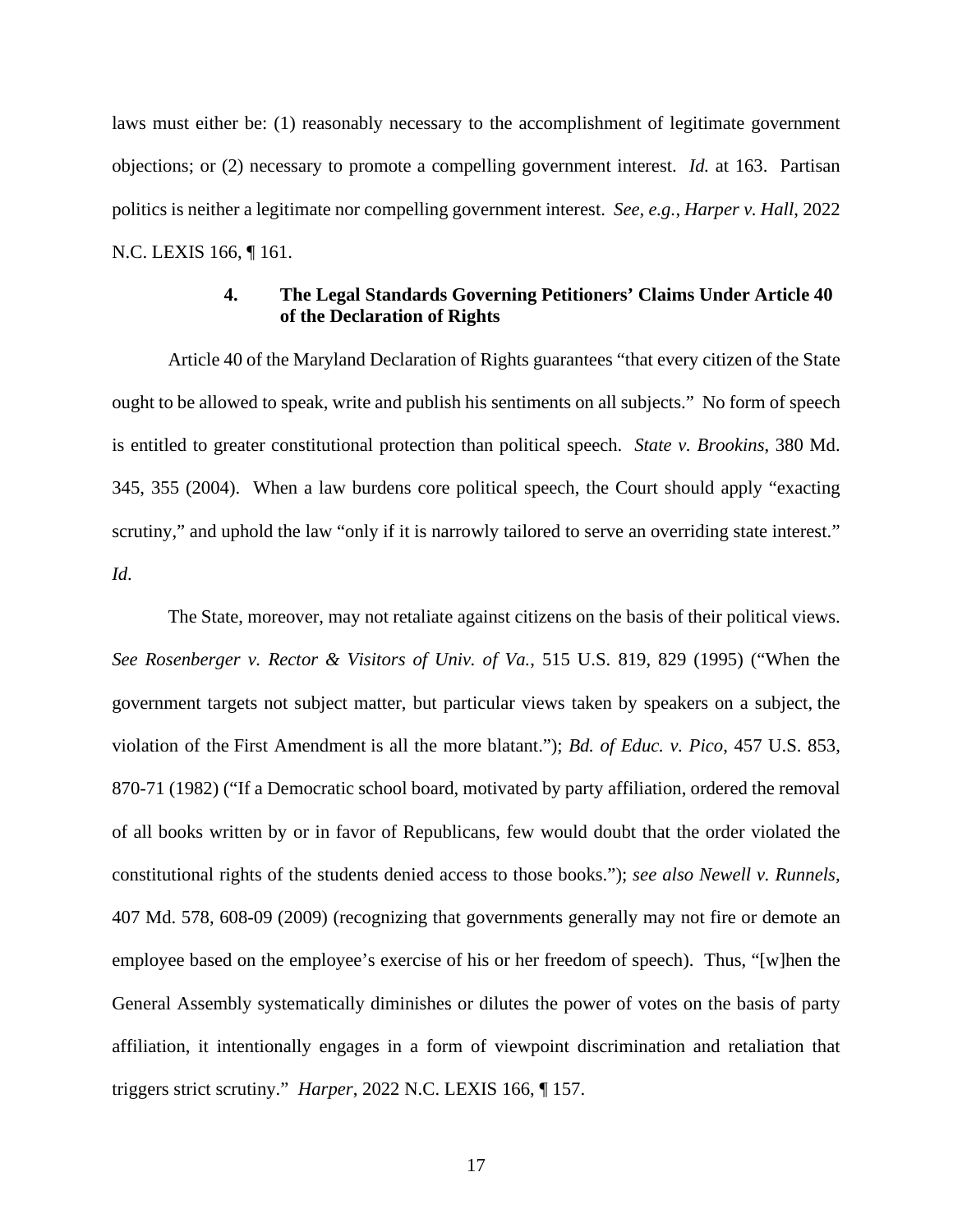#### **III. OPPOSITION TO RESPONDENT'S MOTION TO DISMISS**

#### **A. Article III, § 5 Does Not Authorize the Granting of a Motion to Dismiss**

As an initial matter, Respondent's motion to dismiss is not authorized under Article III, § 5, which provides: "Upon petition of any registered voter, the Court of Appeals shall have original jurisdiction to review the legislative districting of the State and may grant appropriate relief, if it finds that the districting of the State is not consistent with requirements of either the Constitution of the United States of America, or the Constitution of Maryland." Nothing in Article III, § 5 authorizes the granting of a motion to dismiss prior to a review of a petition on its merits.

#### **B. The Motion to Dismiss Standard in Civil Cases**

Even if such a motion is authorized, Respondent has failed to demonstrate that such a motion should be granted under the traditional standard governing such motions in civil cases. When considering a motion to dismiss under Maryland Rule 2-322(b)(2), the Court must "assume the truth of all well-pleaded facts and allegations in the complaint, as well as all inferences that can reasonably be drawn from them." *Pittway Corp. v. Collins*, 409 Md. 218, 239 (2009). The Court, moreover, "must view all well-pleaded facts and the inferences from those facts in a light most favorable to the plaintiff." *Id.* Dismissal "is proper only if the allegations and permissible inferences, if true, would not afford relief to the plaintiff." *Id.* In other words, a trial court may grant a motion to dismiss only if the complaint fails "on its face, [to] disclose[] a legally sufficient cause of action." *Fioretti v. Md. State Bd. of Dental Exam'rs*, 351 Md. 66, 72 (1998). As explained below, Petitioners have clearly stated claims in their Petition under this standard.

#### **C. Respondent's Motion to Dismiss Petitioner's Claim Under Article III, § 4**

Respondent's motion to dismiss Petitioners' claims under Article III, § 4 is based on two faulty arguments. First, Respondent claims that Petitioners have not demonstrated that the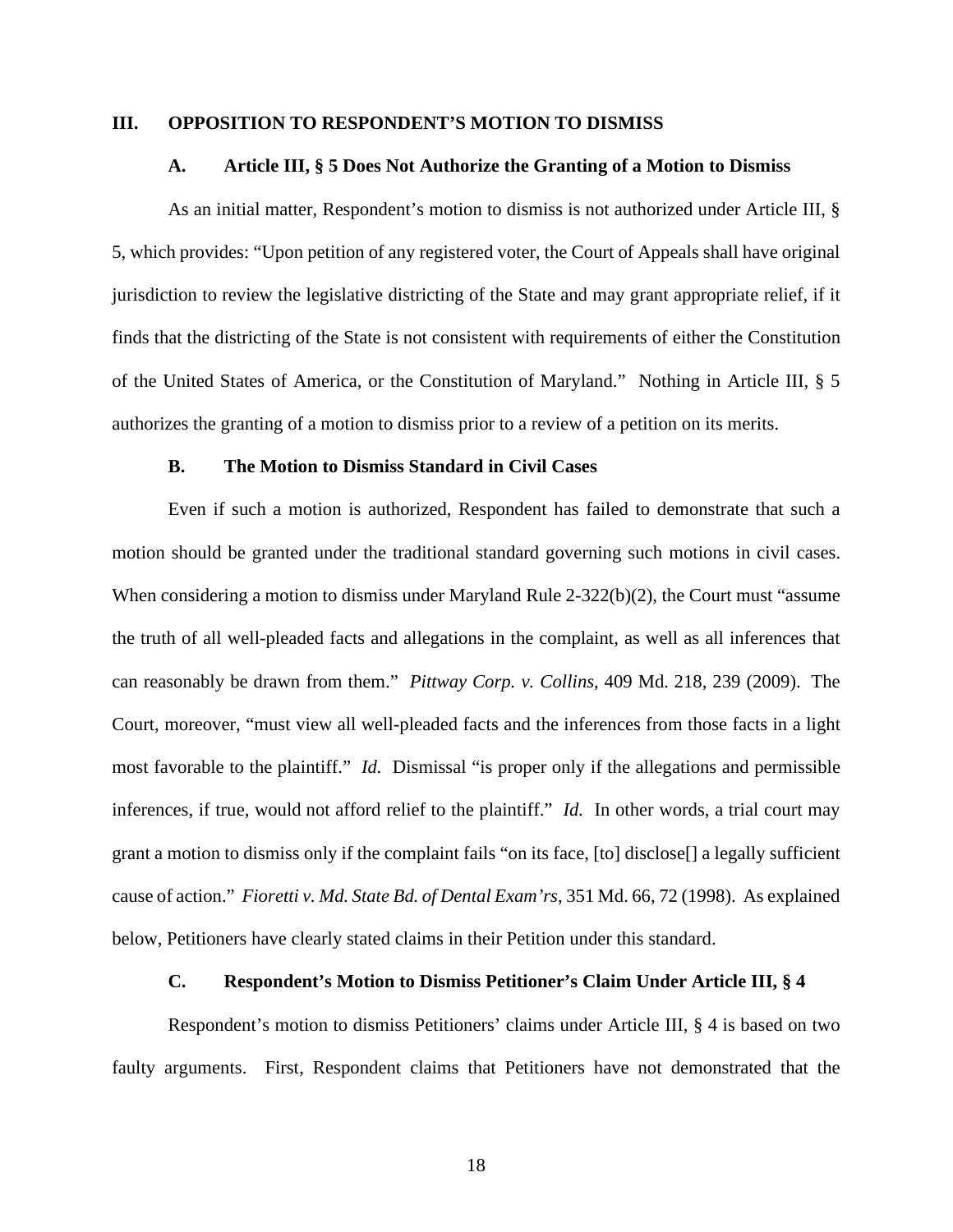challenged districts fail the compactness requirement of Article III, § 4. (Mot. to Dismiss at 14- 16.) This argument fails for at least three reasons:

- As an initial matter, the Petition clearly alleges that the challenged districts are not compact—both as a matter of common sense and under well-established metrics that measure the compactness of election districts. (Pet. ¶¶ 25-26, 31, 34-35, 38- 40, 49-50, 55-56, 61, 65-66.)
- As set forth in the above proposed findings of fact, moreover, Petitioners have additional evidence, including comparisons with enacted state legislative districts from other states over the last two redistricting cycles, that clearly establishes the non-compactness of the challenged districts.
- Finally, Respondent claims that the lowest Reock and Polsby-Popper scores from the MCRC plan are lower than those for the districts Petitioners have challenged. Petitioners, of course, are not challenging the MCRC plan.<sup>7</sup> Moreover, the district to which Respondent's point—District 1—suffers from a problem of geography. It cannot be compact as a result of the peculiar geography of Maryland's western panhandle. The districts Petitioners are challenging do not have geographical limitations that prevent them from being compact.

Respondent also seems to suggest that there is no way to objectively measure compactness. (Mot. to Dismiss at 14.) But the compactness requirement is part of the Constitution, and this Court has held that it is mandatory. *In re Legislative Districting of the State*, 370 Md. at 356.

 $7$  Nor are Petitioners asking for enactment of the MCRC plan unless the General Assembly is unable or unwilling to enact a new State legislative districting plan if this Court so orders. (Pet. Request for Relief, at 19.)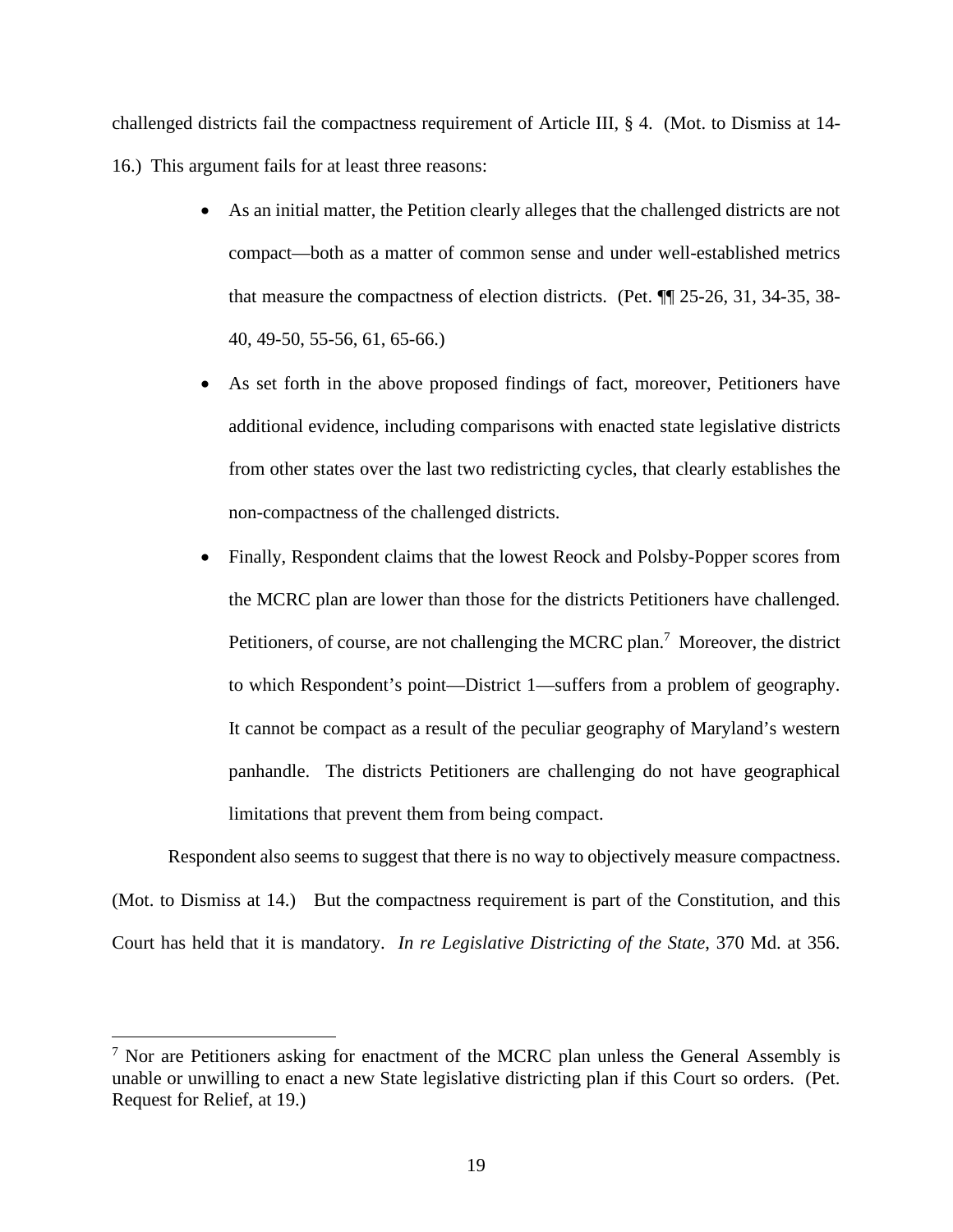Respondent's argument, therefore, is really a dispute with the language of the Constitution. Neither Respondent nor this Court, however, can ignore a constitutional requirement.

Respondent next claims that Petitioners have failed to state a claim under the "due regard for political subdivisions" component of Article III, § 4 because towns and localities are not political subdivisions. (Mot. to Dismiss at 17.) This argument misconstrues Petitioners' claims. Petitioners' challenges under the "due regard for political subdivision" component of Article III, § 4 are based on the unnecessary crossing of county lines that occurs in many of the challenged districts.<sup>8</sup> (*See* Pet. ¶¶ 28, 32, 44, 52, 58, 62.)

The remainder of Respondent's motion to dismiss Petitioners' Article III, § 4 claim is based on arguments and alleged facts that go far outside the Petition. Because these arguments are based on purported facts not alleged in the Petition they are not properly resolved through a motion to dismiss. *See, e.g.*, *Converge Servs. Group, LLC v. Curran*, 383 Md. 462, 475 (2004) (explaining that "the universe of facts pertinent to the court's analysis of [a motion to dismiss] are limited generally to the four corners of the complaint and its incorporated supporting exhibits, if any").

# **D. Respondent's Motion to Dismiss Petitioner's Claims Under Articles 7, 24, and 40 of the Declaration of Rights and Article I, § 7 of the Maryland Constitution**

# **1. Article III, § 4 Is Not the Only Applicable Constitutional Provision In this Case**

Respondent argues that Article III, § 4 is the only provision of the Maryland Constitution addressing gerrymandering and therefore claims challenging Maryland's legislative districts cannot be brought under other provisions of Maryland's Constitution or Declaration of Rights. (Mot. to Dismiss at 29.) Respondent's argument fails for at least two reasons.

 $8$  To be sure, the Petition contains references to divided towns and localities. Those allegations, however, are not the basis for Petitioners' claim that the challenged districts violate the "due regard for political subdivision" component of Article III, § 4.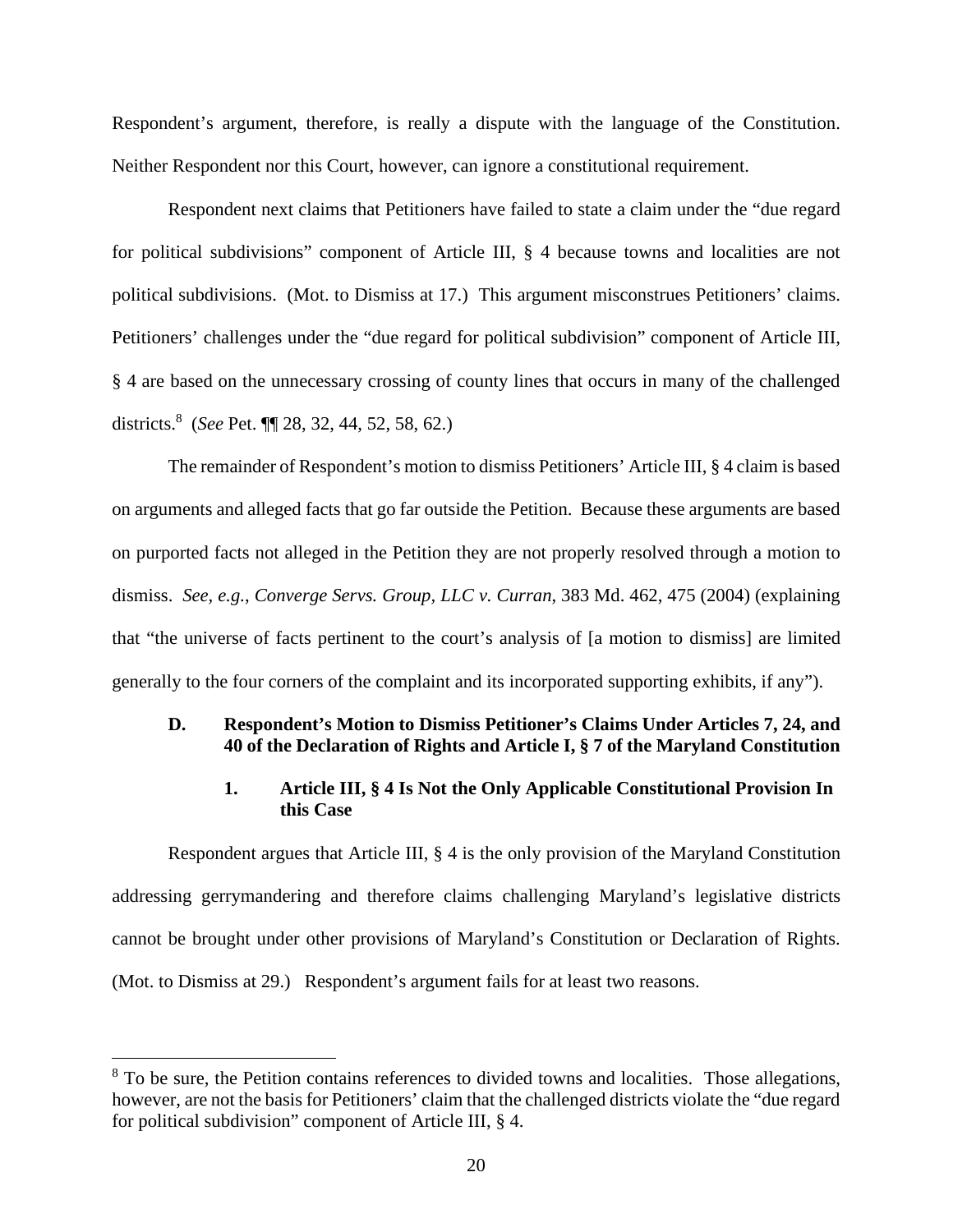First, drawing legislative districts in a way that favors one political party over another violates rights guaranteed by several provisions of Maryland's Constitution and Declaration of Rights. As explained below, partisan gerrymandering violates citizens' rights to free elections, equal protection, and free speech as guaranteed by Articles 7, 24, and 40 of the Declaration of Rights, and the requirement in Article I, § 7 of the Constitution that the General Assembly enact laws for the purity of Maryland's elections. These constitutional provisions are different than Article III, § 4 and by their terms protect basic civil rights that Article III, § 4 does not. Thus, Article III, § 4 does not limit the protections against partisan gerrymandering afforded under Articles 7, 24, and 40 of the Declaration of Rights or Article I, § 7.

This Court has implicitly recognized as much in prior cases considering challenges to state redistricting plans. Despite the numerous constitutional challenges to claimed partisan gerrymandering raised in these prior cases, never has this Court found that such challenges could only be asserted under Article III, § 4. Instead, the Court has addressed and ultimately rejected these claims on their merits, not because Article III, § 4 was the only provision under which such a claim could be brought. *See In re 2012 Legislative Redistricting of the State*, 436 Md. at 159-88 (rejecting federal and state equal protection challenges to a "political discrimination" claim on the merits); *Legislative Redistricting Cases*, 331 Md. 574, 610-11 (1993) (rejecting on the merits an equal protection challenge to state redistricting plan based on claim of political gerrymandering); *In re Legislative Districting of State*, 299 Md. at 685 (rejecting on the merits an "invidious discrimination" claim under the federal constitution based on political gerrymandering). These cases make clear that the Court has not construed Article III, § 4 as the sole constitutional provision applicable to claims of partisan gerrymandering in redistricting.

Respondent cites only one case, *Lamone v. Capozzi*, 396 Md. 53 (2006), in support of its claim that "[a]n interpretation of the Maryland Constitution that would allow 'partisan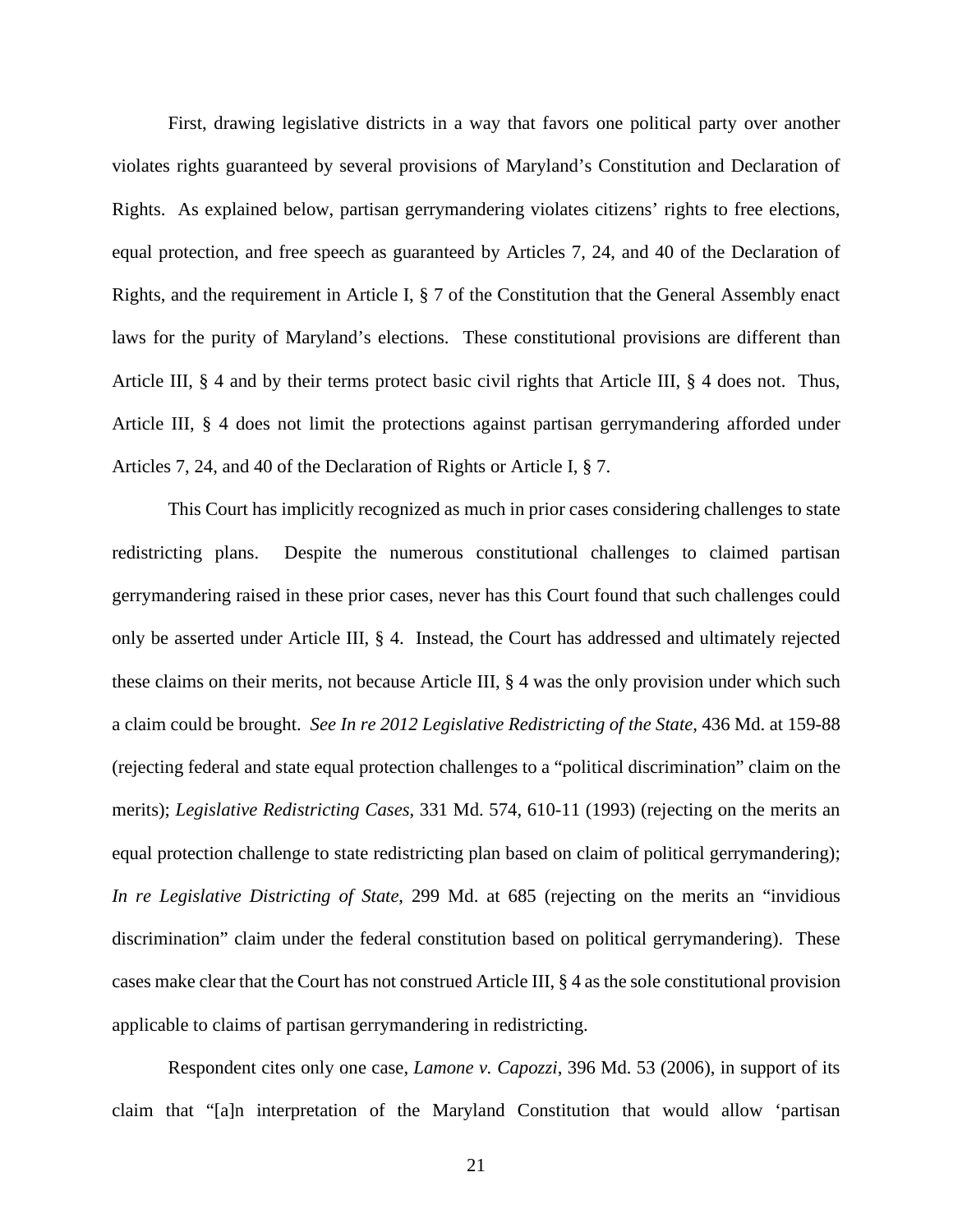gerrymandering' challenges to proceed under *other* constitutional provisions would upset the balance embodied by Article III, § 4." (Mot. to Dismiss at 34-35.) In *Capozzi*, however, the Court rejected an argument in support of an early voting statute based on Article 7 of the Declaration of Rights because specific provisions of the Constitution prohibited early voting. 396 Md. at 75-76. In other words, *Capozzi* rejected a statute that conflicted directly with the Maryland Constitution; it did not hold that constitutional claims could not be made because an issue was addressed elsewhere in the Maryland constitution.

## **2. Article 7 of the Declaration of Rights**

Petitioners have alleged a claim under Article 7 of the Declaration of Rights. As courts from other states applying similar provisions in their state constitutions recently have found, partisan gerrymandering violates the rights guaranteed by "free elections" clauses like Article 7. *See Harper*, 2022 N.C. LEXIS 166, ¶¶ 133-141; *League of Women Voters*, 178 A.3d at 821. More specifically, a "free elections" clause like Article 7 bars the General Assembly from creating legislative districts that ensure the election of candidates from one political party and/or diluting the votes of citizens on the basis of political affiliation and viewpoint. *See Harper*, 2022 N.C. LEXIS 166, ¶ 141; *League of Women Voters*, 178 A.3d at 814. Simply put, Article 7 prohibits the State from creating legislative districts in a way that ensures the continued control of one political party because such elections, by definition, are not free or fair and interfere with citizens' right of suffrage. *See League of Women Voters*, 178 A.3d at 821 ("An election corrupted by extensive, sophisticated gerrymandering and partisan dilution of votes is not 'free and equal.' In such circumstances … the General Assembly, has in fact 'interfere[d] to prevent the free exercise of the right of suffrage.'").

Petitioners clearly allege that the Plan eliminates certain citizens' effective power to select the delegates of their choice, creates Maryland legislative districts that ensure the election of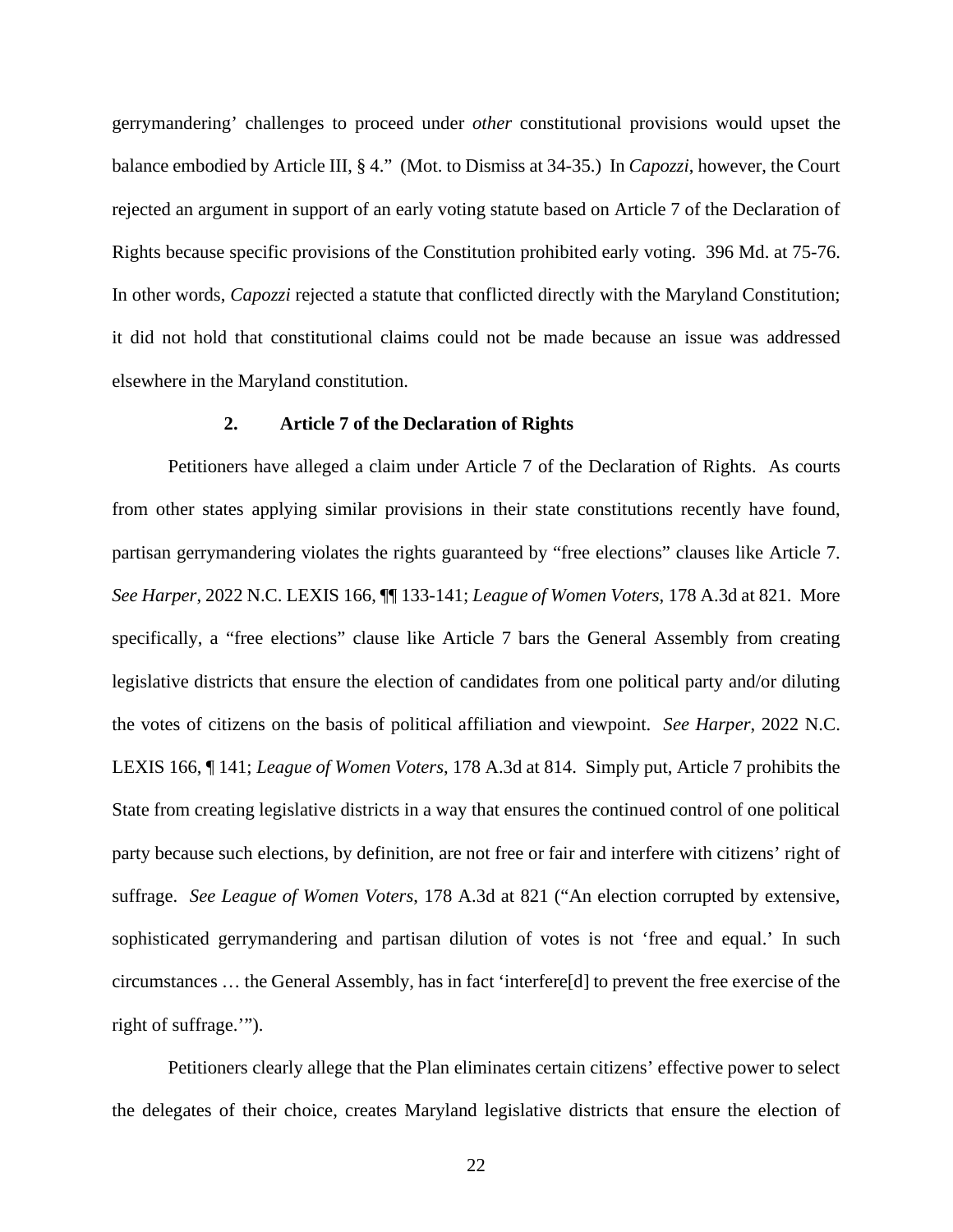candidates from the Democratic Party, and dilutes the votes of citizens based on political affiliation and viewpoint. (*See, e.g.*, Pet. ¶¶ 16-17, 29, 33, 37, 42, 47, 53, 59, 63, 71-74.) The Petition therefore alleges a violation of Article 7.

### **3. Article I, § 7 of the Maryland Constitution**

As explained above, Article I, § 7 requires the General Assembly to pass laws concerning elections that are fair and evenhanded. *See Socialist Workers Party*, 317 N.W.2d at 11. The provision is violated when an election law "affords an unfair advantage to one party or its candidates over a rival party or its candidates." *See id.* 

The Petition alleges that the 2021 Plan is not fair or evenhanded. Through intentional partisan manipulation, it divides Republican voters into legislative districts across Maryland in a way that unlawfully favors Democratic candidates in many of the challenged districts. (*See, e.g.*, Pet. ¶¶ 16-17, 29, 33, 37, 42, 47, 53, 59, 63, 75-78.) Thus, the Petition alleges that the Plan intentionally dilutes the voting power of many Republicans and renders their votes nearly meaningless in legislative elections in the above districts. (*Id*. ¶¶ 75-78.)

Respondent claims that Article I, § 7 does not prohibit partisan gerrymandering because it "is a mandate to the General Assembly to act to protect election administration," and "not a limitation on the General Assembly's authority when it engages in such activities." (Mot. to Dismiss at 40.) This argument, however, presents a curious and potentially dangerous interpretation of Article I, § 7: according to Respondent, it requires the General Assembly to pass laws to prevent election corruption, but does not prevent the General Assembly from enacting laws that corrupt Maryland's elections.

Respondent's argument overlooks a simple truth: a constitutional mandate to perform a certain duty carries with it a corresponding prohibition on acting inconsistent with that duty. *See Nader for President 2004 v. Md. State Bd. of Elections*, 399 Md. 681, 696-97 (2007) (citing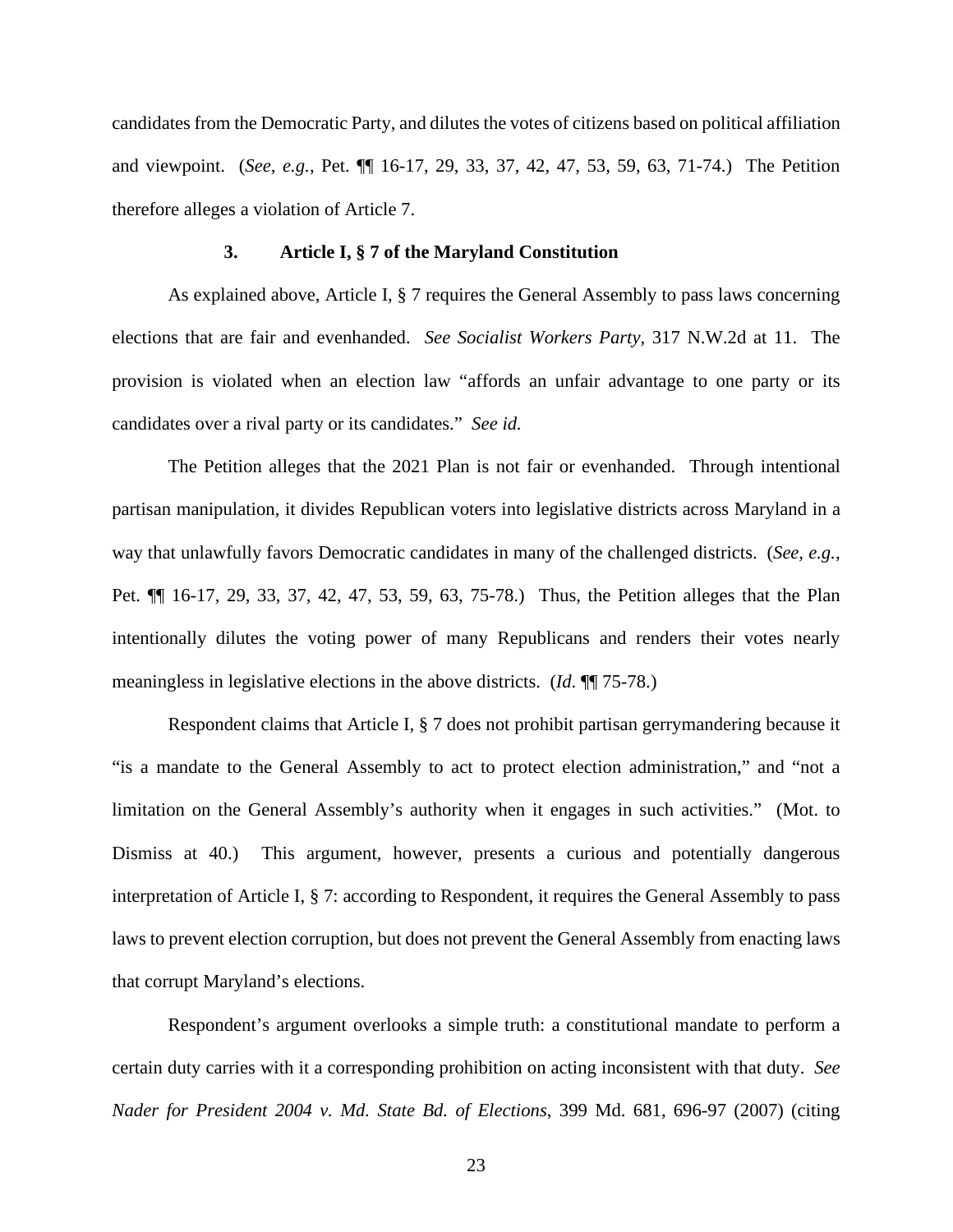authority explaining that "[t]he constitutional authority to implement a constitutional provision . . . does not authorize the General Assembly by statute … to contradict or amend the Constitution" and "the constitutional authority to implement a constitutional provision, by rules, does not authorize a rule which is inconsistent with that provision"). Thus, a constitutional obligation to enact laws that prevent election corruption, like Article I, § 7, also prohibits the enactment of laws that corrupt elections. *See, e.g.*, *Wells v. Kent County Bd. of Election Comm'rs*, 168 N.W.2d 222, 227 (Mich. 1969) ("[T]he constitutional mandate to the legislature to enact laws to preserve the purity of elections has been interpreted by this Court to carry with it the corollary that any law enacted by the legislature which adversely affects the purity of elections is constitutionally infirm.").

The legislative history upon which Respondent relies also supports an interpretation of Article I, § 7 that makes it broadly applicable to laws that corrupt elections, like the 2021 Plan. As Respondent notes, the original version of this constitutional provision, found in the 1851 Constitution, did not reference the "purity of elections"—it specifically authorized the General Assembly to disenfranchise individuals convicted of certain crimes. (*See* Mot. to Dismiss at 41- 42.) The 1864 Constitution added the phrase "purity of elections," but it linked the phrase to voter registration and to disenfranchising certain categories of people. (*See id.*) The 1867 Constitution adopted the "purity of elections" language we have today by removing all references to voter registration and disenfranchisement. (*See id.* at 42-43.) And as Respondent recognizes, the provision now operates to ensure "that those who are entitled to vote are able to do so, free of corruption and fraud." (*Id.* at 43.) Respondent claims this legislative history means that Article I, § 7 has always been linked to the mechanics of voting. (*See id.* at 44-45.) But the distinct changes over time of the "purity of elections" provision mean something. And the changes it underwent repeatedly expanded its meaning from a provision disenfranchising certain voters to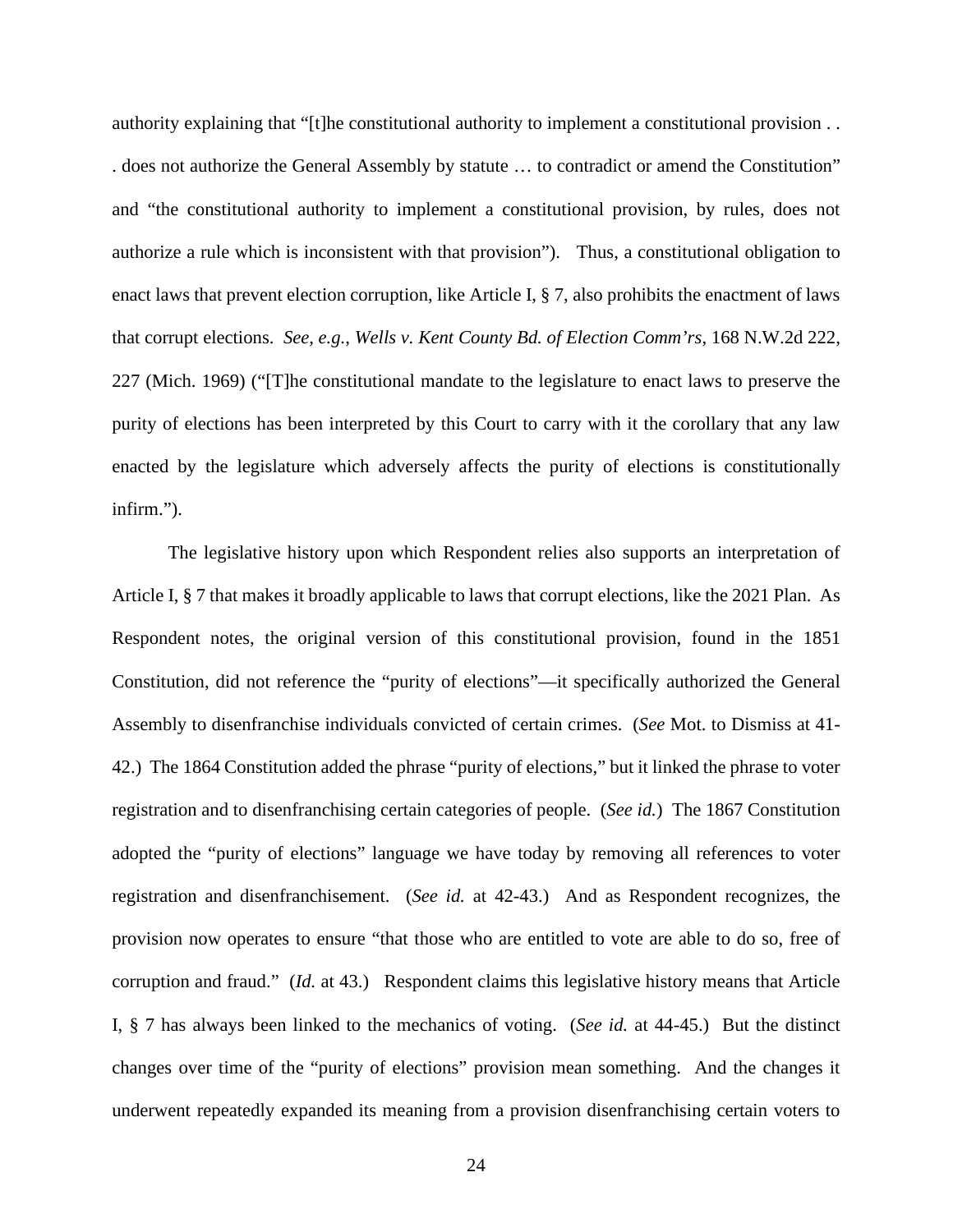one that now requires the General Assembly to ensure that elections are free from corruption. The history of Article I, § 7 thus counsels against Respondent's claim that it applies only to the "mechanics" of elections and supports Petitioners' broader reading of the provision.

### **4. Articles 24 and 40 of the Declaration of Rights**

Finally, Respondent argues that Petitioners have failed to state claims for violations of Articles 24 and 40 of the Declaration of Rights, which protect Marylanders' rights to equal protection and freedom of speech. Respondent's argument rests on the United States Supreme Court's decision in *Rucho v. Common Cause*, 139 S. Ct. 2484 (2019), which held that equal protection and freedom of speech challenges to partisan gerrymandering were not justiciable in the federal courts. *Id.* at 2506-07. For several reasons, *Rucho* should not guide the Court's application of Articles 24 and 40 of Maryland's Declaration of Rights.

First, Maryland courts, not the Supreme Court, determine the meaning and scope of Article 24 and Article 40. It is true that this Court has stated Article 24 and Article 40 are coextensive with or *in pari materia* with the Fourteenth and First Amendments. (Mot. to Dismiss at 46.) This Court, however, also has stated:

> Many provisions of the Maryland Constitution, such as Article 24 of the Declaration of Rights and Article III, § 40, of the Maryland Constitution, do have counterparts in the United States Constitution. We have often commented that such state constitutional provisions are *in pari materia* with their federal counterparts or are the equivalent of federal constitutional provisions or *generally* should be interpreted in the same manner as federal provisions. Nevertheless, we have also emphasized that, simply because a Maryland constitutional provision is *in pari materia* with a federal one or has a federal counterpart, does *not* mean that the provision will *always* be interpreted or applied in the same manner as its federal counterpart. Furthermore, cases interpreting and applying a federal constitutional provision are only persuasive authority with respect to the similar Maryland provision.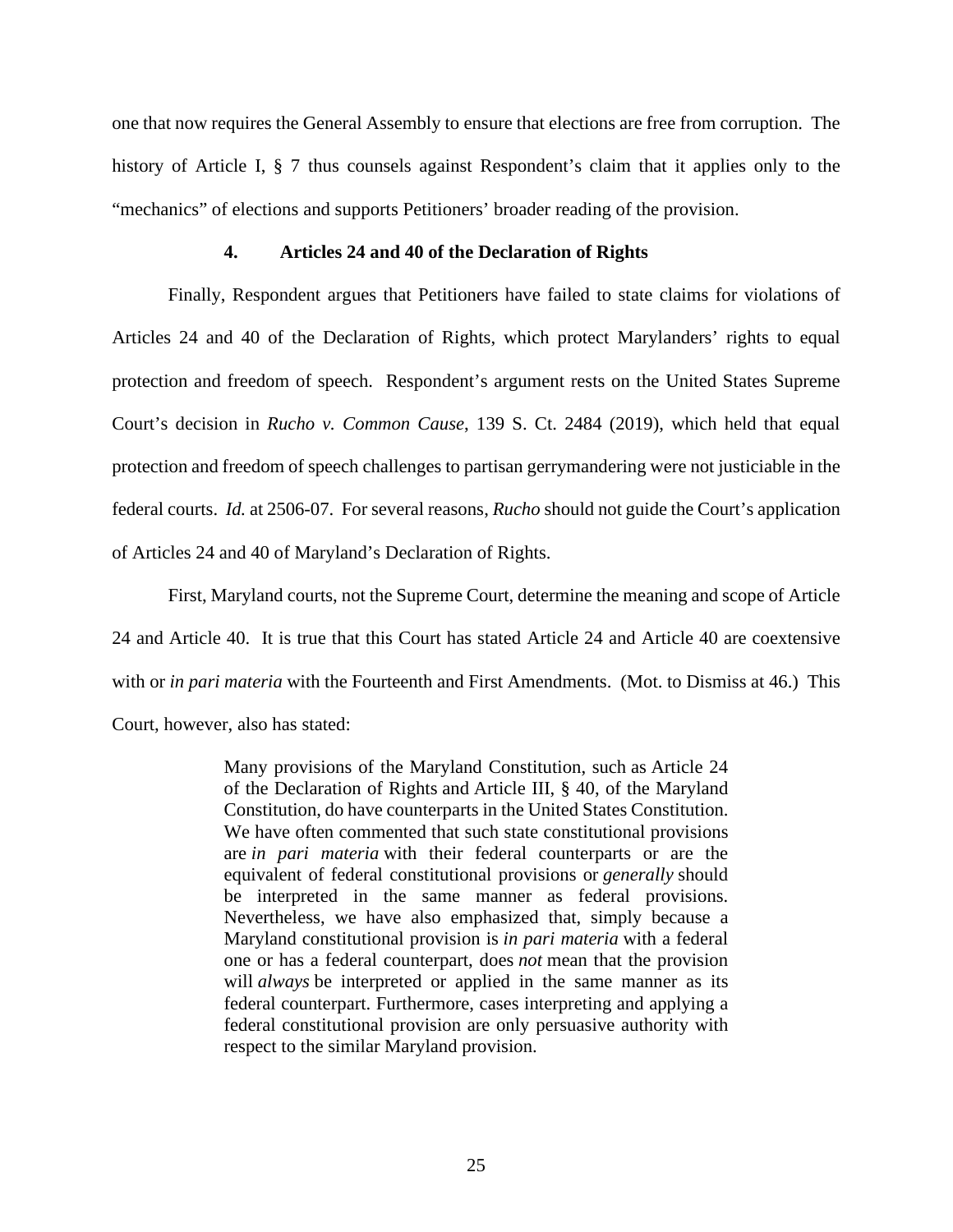*Dua v. Comcast Cable of Md., Inc.*, 370 Md. 604, 621 (2002). In fact, the Court has "consistently recognized that the federal Equal Protection Clause and Article 24 guarantee of equal protection of the laws are complementary but independent, and 'a discriminatory classification may be an unconstitutional breach of the equal protection doctrine under the authority of Article 24 alone.'" *Md. Green Party*, 377 Md. at 158. Thus, when necessary, the Court has "ensured that the rights provided by Maryland law are fully protected by departing from the United States Supreme Court's analysis of the parallel federal right." *Doe v. Dep't of Pub. Safety & Corr. Servs.*, 430 Md. 535, 550 (2013) (collecting cases).

This Court, therefore, is not bound to follow the Supreme Court's conclusion regarding the justiciability of equal protection and free speech challenges to partisan gerrymandering in federal courts. It can—and should—find that Maryland's guarantees of equal protection and freedom of speech prohibit the practice. This is particularly so in light of the important issues at stake in this case—including the equal power to elect the candidate of one's choice—and the broad protections afforded by Articles 24 and 40. Indeed, just last month, the Supreme Court of North Carolina found—despite the holding of *Rucho*—that extreme partisan gerrymandering in that state's legislative districts violated the equal protection and free speech clauses of North Carolina's constitution (among other constitutional provisions). *Harper*, 2022 N.C. LEXIS 166, ¶¶ 142-157.<sup>9</sup>

Second, the Supreme Court in *Rucho* made clear that its decision did "not condone excessive partisan gerrymandering" or "condemn complaints about districting to echo into a void."

<sup>9</sup> Respondent cites *Legislative Redistricting Cases*, 331 Md. at 610-11, and *In re 2012 Legislative Districting of the State*, 436 Md. at 182, for the general proposition that this Court has followed Supreme Court guidance regarding the justiciability of political gerrymandering claims. (Mot. to Dismiss at 46.) Both those cases, however, either explicitly or implicitly recognized that political gerrymandering claims are justiciable. *Legislative Redistricting Cases*, 331 Md. at 610-11; *In re 2012 Legislative Districting of the State*, 436 Md. at 182.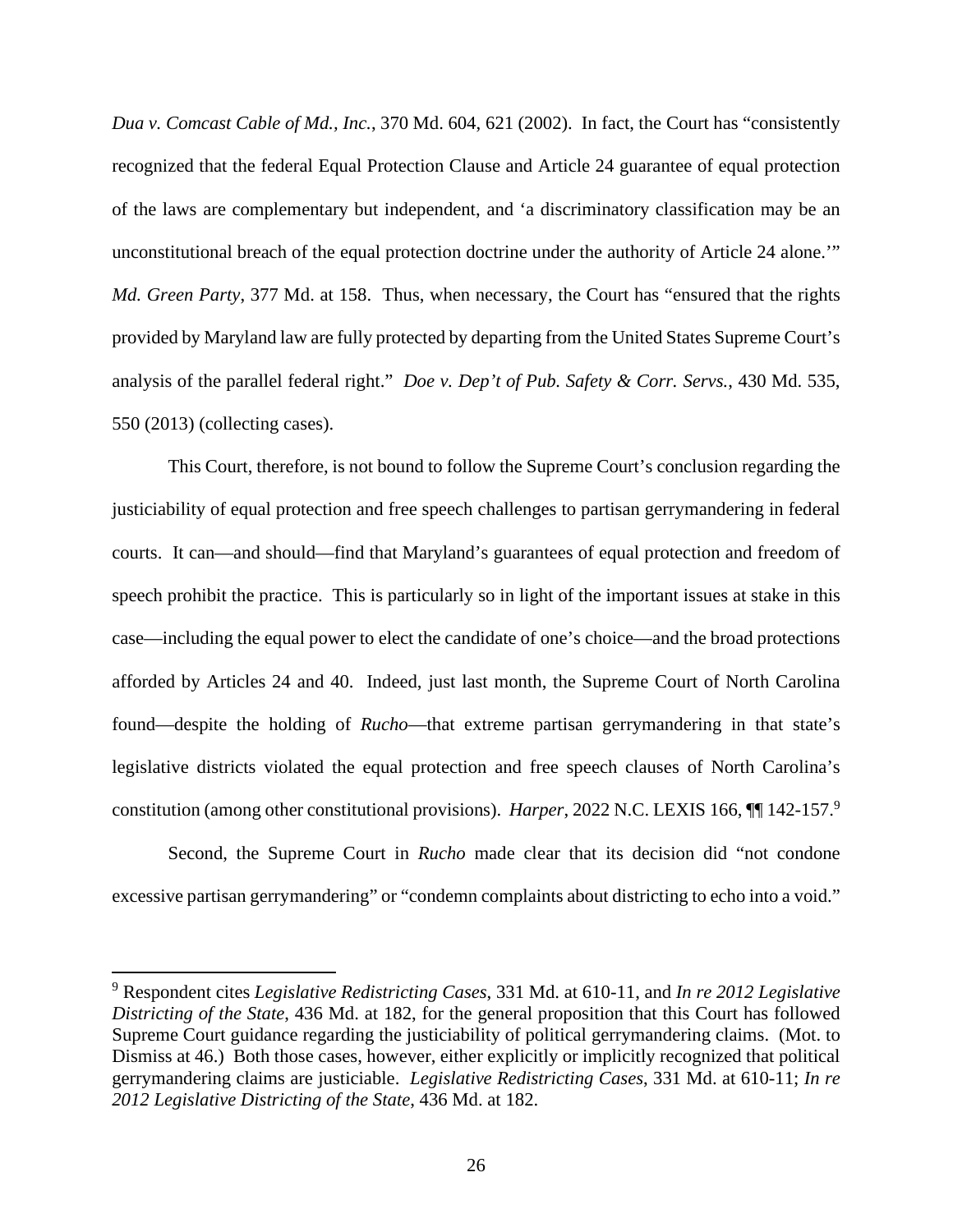139 S. Ct. at 2507. Rather, the Court highlighted the important role that state courts have in protecting against extreme partisan gerrymandering. *Id.* As the Court stated, "[p]rovisions in state statutes and state constitutions can provide standards and guidance for state courts to apply." *Id.*<sup>10</sup> Thus, the Supreme Court both recognized the independent duty state courts have to interpret their own constitutions and invited state courts to apply state constitutional provisions to prevent extreme partisan gerrymandering. *See id.* The Court should accept that invitation and find that the guarantees of equal protection and freedom of speech in Maryland's Declaration of Rights extend beyond those the Supreme Court in *Rucho* assigned to the Fourteenth and First Amendment.

Third, the primary concern of the Court in *Rucho*, upon which Respondent heavily relies here, was that workable tests could not be created to govern equal protection and freedom of speech claims in cases involving extreme partisan gerrymanders. *See* 139 S. Ct. at 2502. But ten federal judges in the *Rucho* litigation (including two judges of the United States District Court for the District of Maryland, two judges from the United States District Court for the Middle District of North Carolina, two judges from the United States Court of Appeals for the Fourth Circuit, and four justices of the United States Supreme Court) were satisfied that workable tests do exist. *See Rucho*, 139 S. Ct. at 2516-19 (Kagan, J., dissenting); *Benisek v. Lamone*, 348 F. Supp. 3d 493, 515, 517-20, 523-24 (D. Md. 2018), *vacated by Rucho*, 139 S. Ct. 2484 (2019); *Common Cause v. Rucho*, 318 F. Supp. 3d 777, 861-68 (M.D.N.C. 2018), *vacated by Rucho*. 139 S. Ct. 2484 (2019). The wisdom and reasoning of these judges and justices should not be lost on this Court simply because a bare majority of the Supreme Court felt otherwise, especially because this Court is not

 $10$  Although the Court was referencing specific provisions in state constitutions concerning political gerrymandering, 139 S. Ct. at 2507, the principle expressed applies more broadly.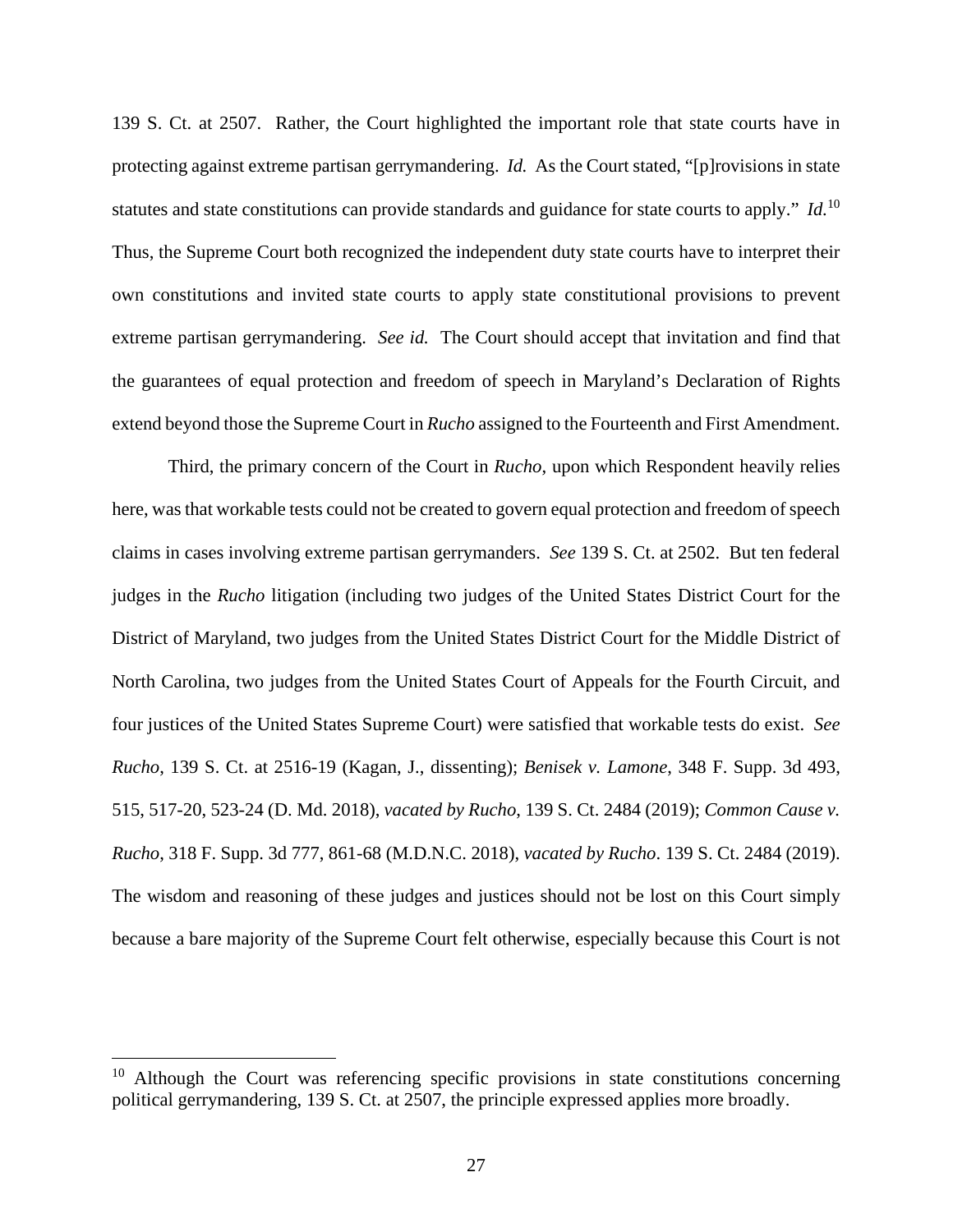bound by *Rucho*. *See Brown v. Allen*, 344 U.S. 443, 540 (1953) (Jackson, J., concurring) ("We are not final because we are infallible, but we are infallible only because we are final.").<sup>11</sup>

The tests used by the lower courts in *Rucho* and endorsed by the four dissenting justices, as well as those standards set forth above are "utterly ordinary" and are "the sort of thing courts work with every day." *See Rucho*, 139 S. Ct. at 2517 (Kagan, J., dissenting). They are certainly tests that this Court can discern, manage, and apply consistently to the facts of individual cases. Indeed, this Court has, on at least one occasion, applied a test to an equal protection partisan gerrymandering claim in a challenge to state legislative districting. *Legislative Redistricting Cases*, 331 Md. at 610-11. Contrary to Respondent's claims, therefore, tests exist that courts can apply to political gerrymandering claims in connection with Maryland's legislative districts.

Respectfully submitted,

/s/ *Strider L. Dickson*

Strider L. Dickson, AIS No. 0212170219 Brenton H.J. Conrad, AIS No. 2012170014 McAllister, DeTar, Showalter & Walker LLC 706 Giddings Avenue, Suite 305 Annapolis, Maryland 21401 Telephone: 410-934-3900 Facsimile: 410-934-3933 sdickson@mdswlaw.com bconrad@mdswlaw.com

*Attorneys for Petitioners* 

<sup>&</sup>lt;sup>11</sup> It also seems likely that *Rucho*'s "decision of whether unmanageability warrants judicial abdication involved practical considerations that lie beyond the constitutional meaning of Article III." *The Supreme Court 2018 Term: Leading Case: Rucho v. Common Cause*, 133 Harv. L. Rev. 252, 259 (Nov. 2019). In other words, the Supreme Court likely based its decision on concerns about whether federal courts should hear gerrymandering cases, not whether they can. *See id*. at 261.